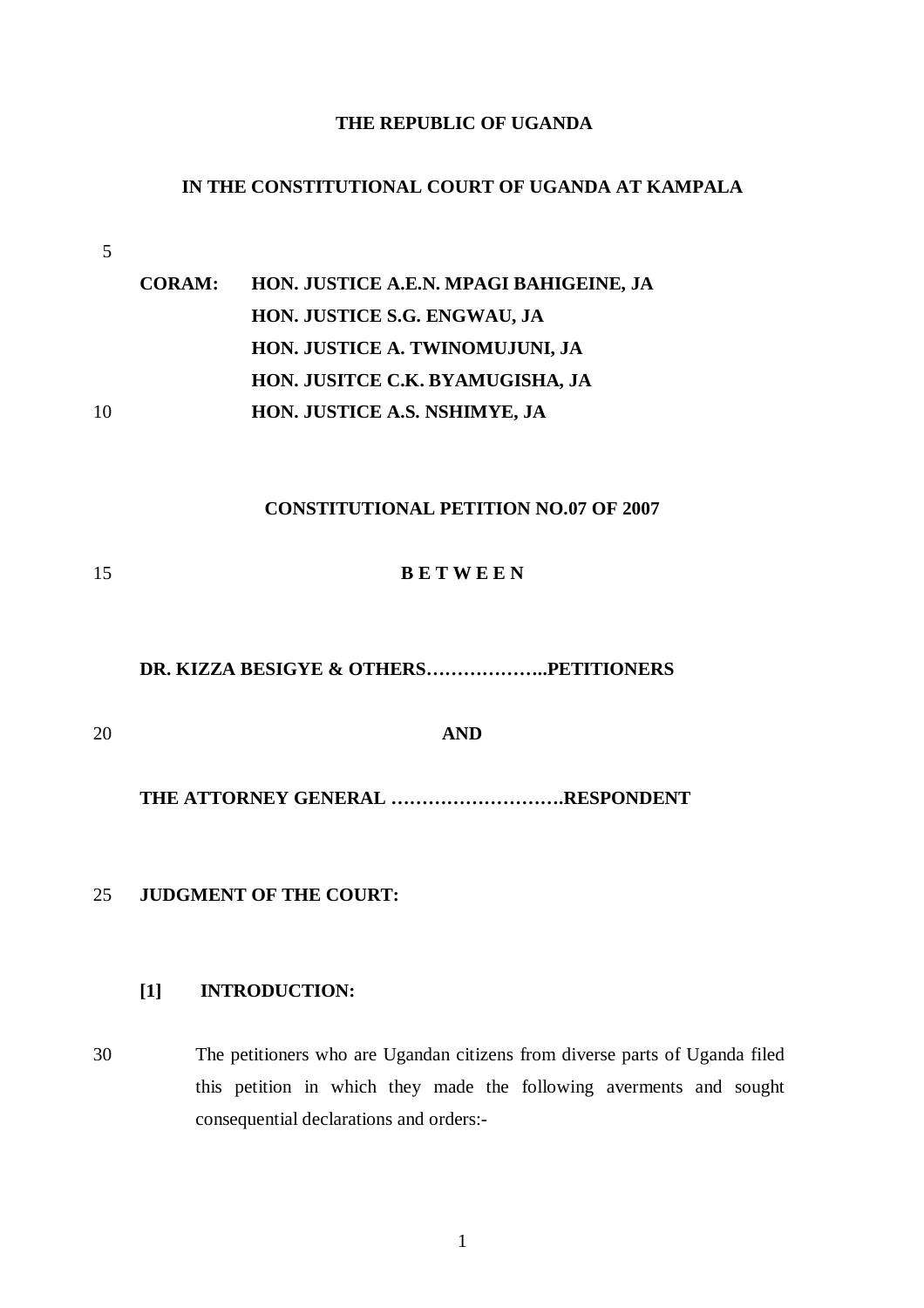- **"1. Your Petitioners are adult male Ugandan of sound mind who have suffered and continue to suffer the infringement of their fundamental rights and freedoms guaranteed under the Constitution of the Republic of Uganda as a result of acts of**  5 **various persons and authorities which are inconsistent with or in contravention of various provisions of the Constitution and by reason whereof your petitioners are aggrieved and seek declarations and orders of redress based on the following facts:-**
- **(a) THAT the petitioners are civilians who are accused of alleged acts of treason and misprision of treason committed between 2001 and 2004. The petitioners, together with 12 (twelve) coaccused who have since been discharged (hereinafter referred**  15 **to as "the Discharged Co-Accused") after applying for amnesty, were committed to the High Court for trial in High Court Criminal Case No.955 of 2005 (hereinafter referred to as "the Treason Trial");**
- **(b) THAT on the 16th** 20 **November 2005, the High Court granted the 2 nd to 9th petitioners (hereinafter referred to as "the Bailed Petitioners") and 6 (six) of the Discharged Co-Accused conditional bail in the Treason Trial;**

10

25 **(c) THAT in an effort to prevent the release of the Bailed Petitioners on bail as ordered by the High Court, various officials, authorities and agencies of the State have deliberately and systematically committed acts which contravene several provisions of the Constitution and which are severally and**  30 **cumulatively calculated to gravely prejudice the petitioners' joint and several rights to a fair trial on any charges arising out of or in any way connected with the allegation of a plot to overthrow the Government of Uganda by force of arms between 2001 and 2004.**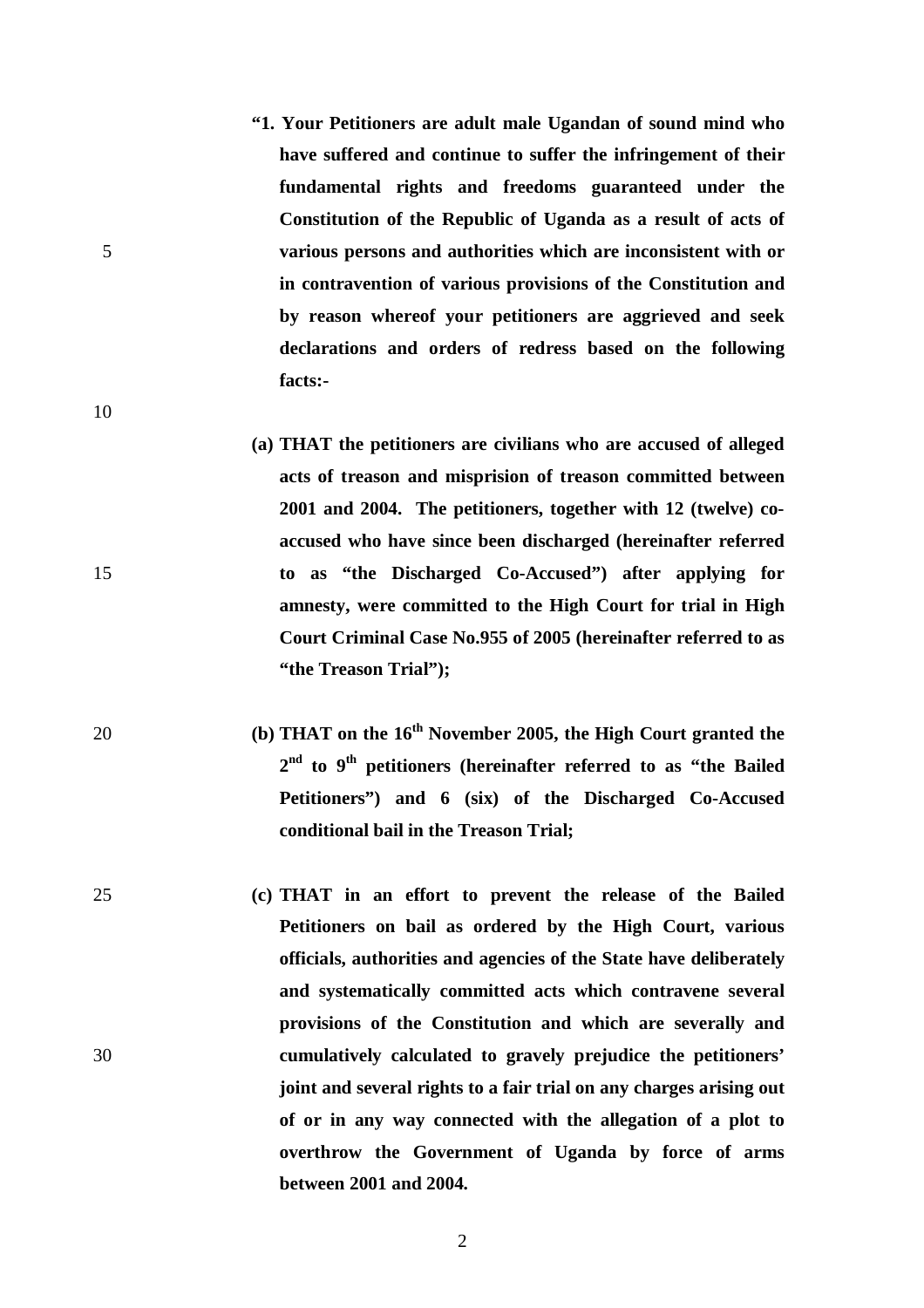- **(d) THAT the acts of the officials, authorities and agencies of the State complained of paragraph (c) above include, but are not limited to:**
- 5 **(i) Carrying out 2(two) armed sieges and invasions of the High Court of the Republic of Uganda – on the 16th of November 2005 (hereinafter referred to as "the First Court Siege") and on the 1st March 2007 (hereinafter referred to as "the Second Court Siege");**
- 10 **(ii) Charging the petitioners with terrorism and unlawful possession of firearms in Criminal Case No.UPDF/GCM/075/2005 before the General Court Martial ("hereinafter referred to as the First GCM Proceedings") and the 2nd to 11th petitioners with**  15 **unlawful possession of firearms in Criminal Case No.UPDF/GCM/065/06 in the General Court Martial (hereinafter referred to as "the Second GCM Proceedings");**
- *(iii)* **Detaining the Bailed Petitioners in Luzira Maximum**  20 **Security Prison and continuing the First GCM Proceedings between the 31st January 2006 and the 12th January 2007 in disregard of the declaration of this Honourable Court** *in Constitutional Petition No.18 of 2005 The Uganda Law Society v The Attorney General;*
- 25 *(iv)* **Detaining the Bailed Petitioners in Luzira Maximum Security Prison between the 12th January 2007 and the 1 st March 2007 in disregard of the declaration and order of this Honourable Court in** *Constitutional Petition No.12 of 2006 Kizza Besigye and 22 Others.*
- 30 *(v)* **Disobeying production warrants in respect of the Bailed Petitioners issued by this Honourable Court on the 11th January and issued by the High Court on the 15th, 16th and 17th days of January 2007 and ignoring summons to**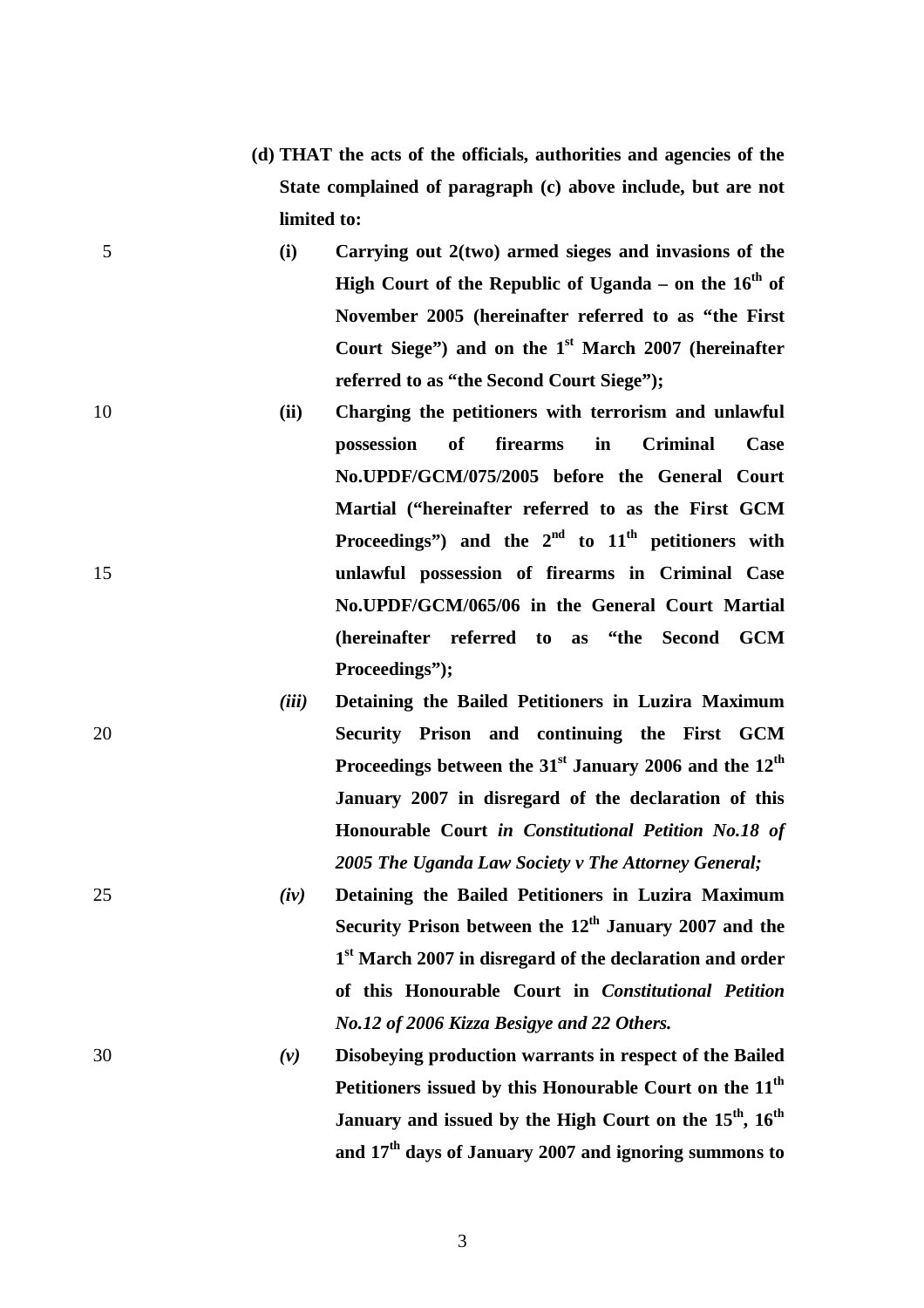**the Commissioner for Prisons issued by the High Court on the 16th January 2007;**

- *(vi)* **Through high ranking State officials, issuing statements that presuppose that the petitioners are guilty of grave**  5 **offences;**
	- *(vii)* **Through high ranking State officials, issuing statements that are unfairly critical of the Judiciary and individual members thereof; and**
- *(viii)* Charging the  $2^{nd} 3^{rd}$  and  $4^{th}$  petitioners with the murder 10 **of one John Byarugaba in Imaramagambo Forest on the 17th July 2002 before a Magistrate Grade 1 in Bushenyi Criminal Case No.0028/2007 (hereinafter referred to as "the Bushenyi Murder Charges") and the 5th, 6th, 7th , 8 th, 9th, 10th and 11th Petitioners with the murder of one**  15 **Lt. Mawa at Alube in Koboko on the 21<sup>st</sup> of July 2003 before a Magistrate Grade 1 in Arua Criminal Case No.0032/2007 (hereinafter referred to as "the Arua Murder Charges"), which charges relate to acts allegedly done in furtherance of the alleged plot to**  20 **overthrow the Government by force of arms which constitutes the charge of treason in the Treason Trial.**
- **2. Whereof the petitioners bring this petition as aggrieved persons and in the public interest and pray that this Honourable Court**  25 **may be pleased to grant the following declarations and orders:**
- **(i) A declaration that the acts of security personnel at and around the premises of the High Court of the Republic of Uganda on the 1st March 2007 contravened Articles**  30 **23(1), 23(6), 24, 28(1), 28(3), 44(a), 44(c), 126(1), 128(1), 128(2) and 128(3) of the Constitution.**
	- **(ii) A declaration that the conduct of the State in splitting, sequentially initiating and then simultaneously**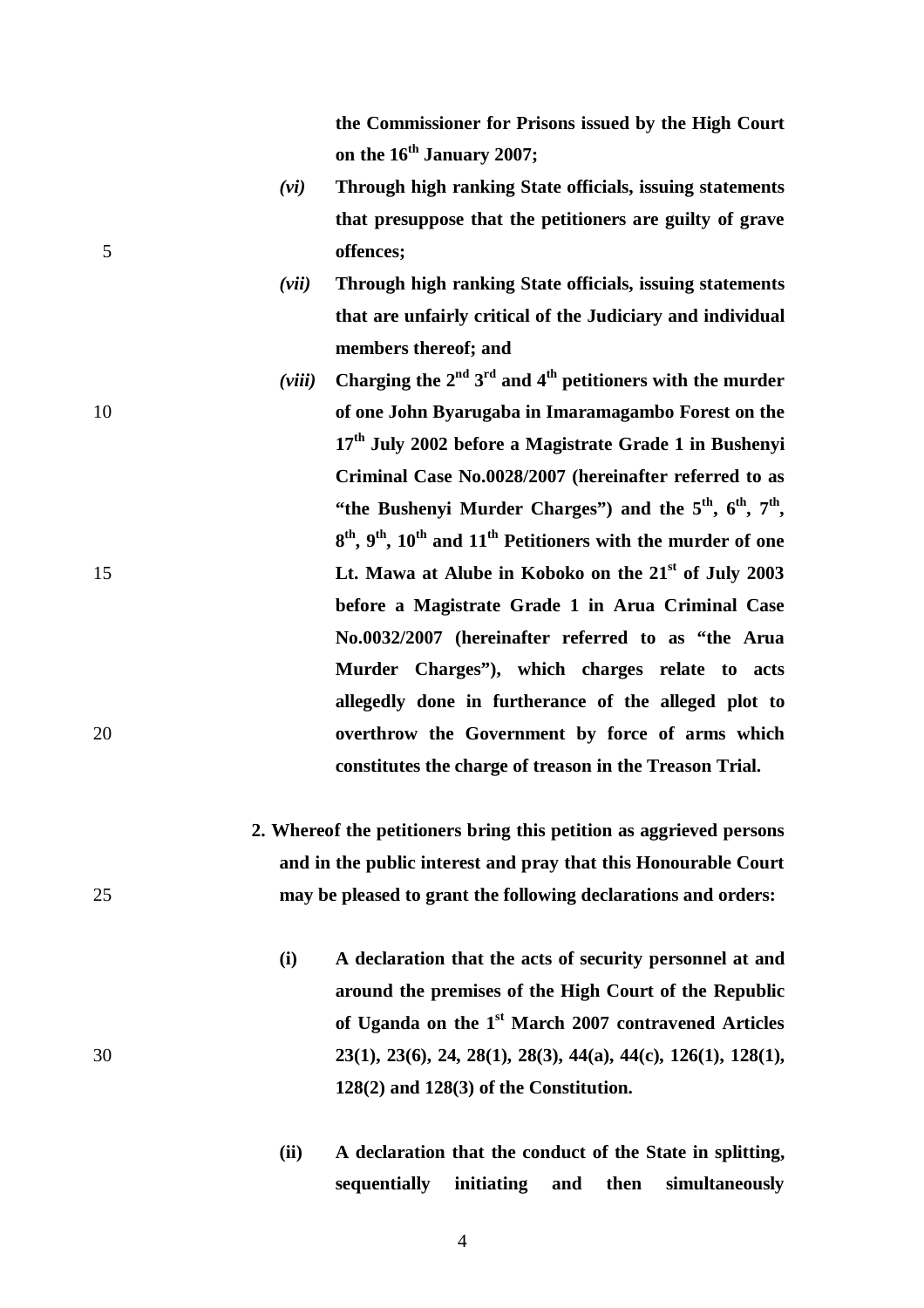**prosecuting the Treason Trial, the First GCM Proceedings, the Second GCM Proceedings, the Bushenyi Murder Charges and the Arua Murder Charges contravenes Articles 24, 28(1), 28(3), 44(a) and**  5 **44(c) of the Constitution;**

- **(iii) A declaration that the conduct of the State in initiating the Bushenyi Murder Charges and the Arua Murder**  Charges against the  $2^{nd}$  and  $3^{rd}$  and  $4^{th}$  petitioners and **the 5th, 6th, 7th, 8th, 9th, 10th and 11th** 10 **petitioners respectively, on the 2nd March 2007 contravened Articles 120(5), 126(1), 128(1) 128(2) and 128(3) of the Constitution;**
- 15 **(iv) A declaration that the cumulative effect of the conduct of the State towards the Judiciary and petitioners in matters connected with the Treason Trial contravenes Articles 28(1), 28(3) and 44(c) of the Constitution;**
- 20 **(v) An order permanently staying the proceedings against the Petitioners in: (a) the Treason Trial; (b) the First GCM Proceedings; (c) the second GCM Proceedings; (d) the Bushenyi Murder Charges; and (e) the Arua Murder Charges and directing the respective courts**  25 **seized of the said Proceedings and Charges to immediately discharge the Petitioners;**
- **(vi) An order permanently prohibiting the State from using the processes of any courts (whether civilian or military)**  30 **so as to initiate and prosecute the Petitioners for any charges whatsoever arising out of or in connection with an alleged plot to overthrow the Government of Uganda by force of arms between 2001 and December 2004.**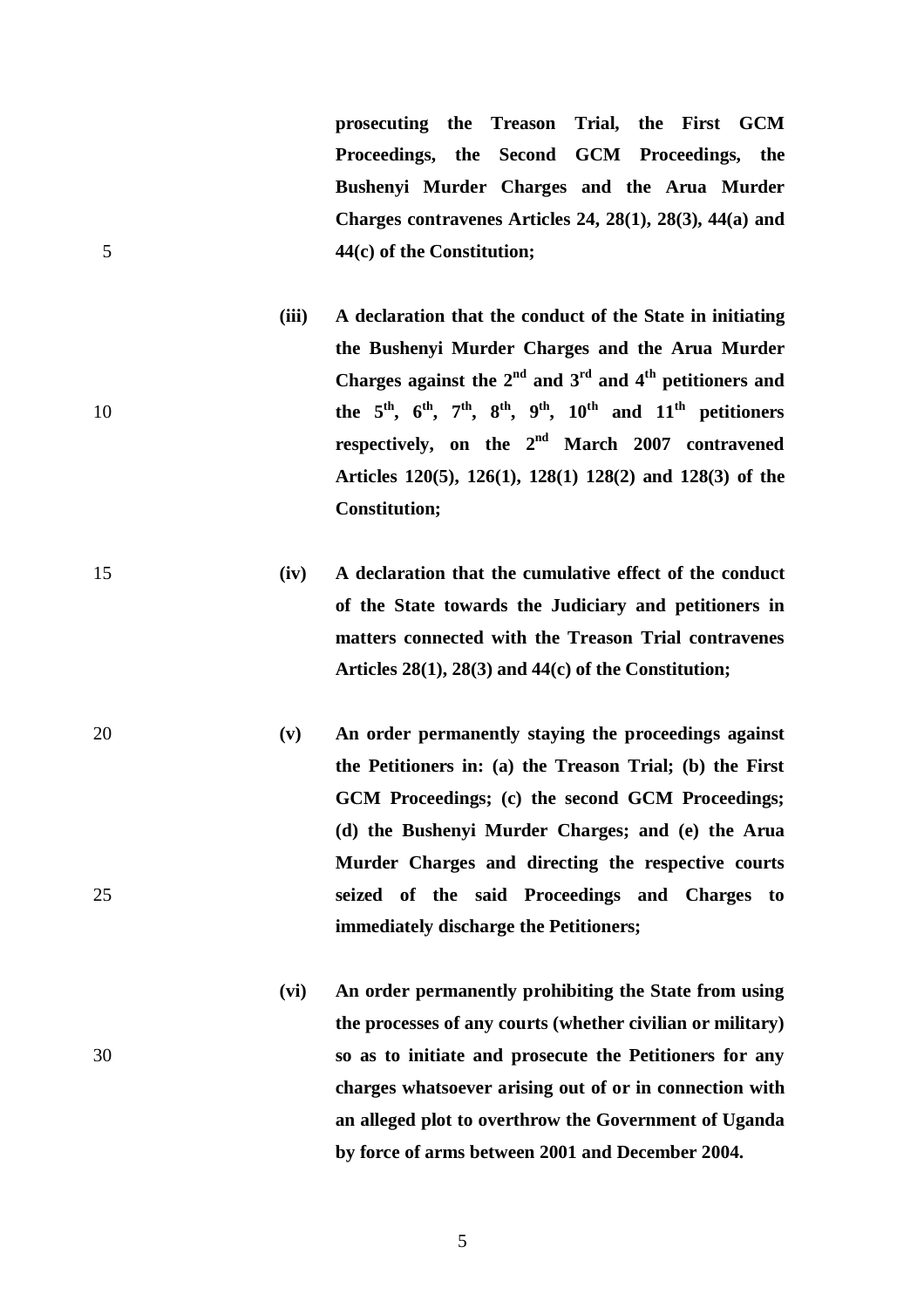The petition is supported by the affidavits of the following witnesses:-

- (1) RTD Col. Kizza Besigye who is the first petitioner whose evidence covers the complaints of almost all other petitioners.
- 5 (2) Mr. Kiyemba Mutala who is an advocate who has defended the petitioners in the cases that have been brought to courts against the petitioners.

(3) Mr. Robert Tweyambe who is the  $4<sup>th</sup>$  petitioner in the instant petition.

The respondent filed an answer to the petition in which he denied all 10 averrements of the petitioners. The answer is supported by the affidavit of Ms Robina Rwakoojo who is a Principal State Attorney in the respondent's chambers.

## **[2] BACKGROUND TO THE PETITION:**

15

The events that constitute the background to this petition are quite involved, long and dramatic. Since they form the basis of the petitioners complaints against the State, we consider it fair that the reader gets the picture first hand from the affidavit of Mr. Kiyemba Mutale who has been their counsel 20 throughout the duration of these events. We therefore take liberty to produce in full his affidavit in support of the petition deponed to on  $10<sup>th</sup>$  April 2007:-

## **"I TITUS KIYEMBA MUTALE of C/o P. O. Box 1520 Kampala solemnly make oath and state a follows:-**

**1. THAT I am an adult male Ugandan of sound mind and an Advocate of the High Court of Uganda duly instructed to represent the petitioners in High Court Criminal Case No.955 of 2005 and related court cases and I am duly**  30 **authorised by each of the petitioners to swear this affidavit in support of the petitioners' petition to the Constitutional Court.**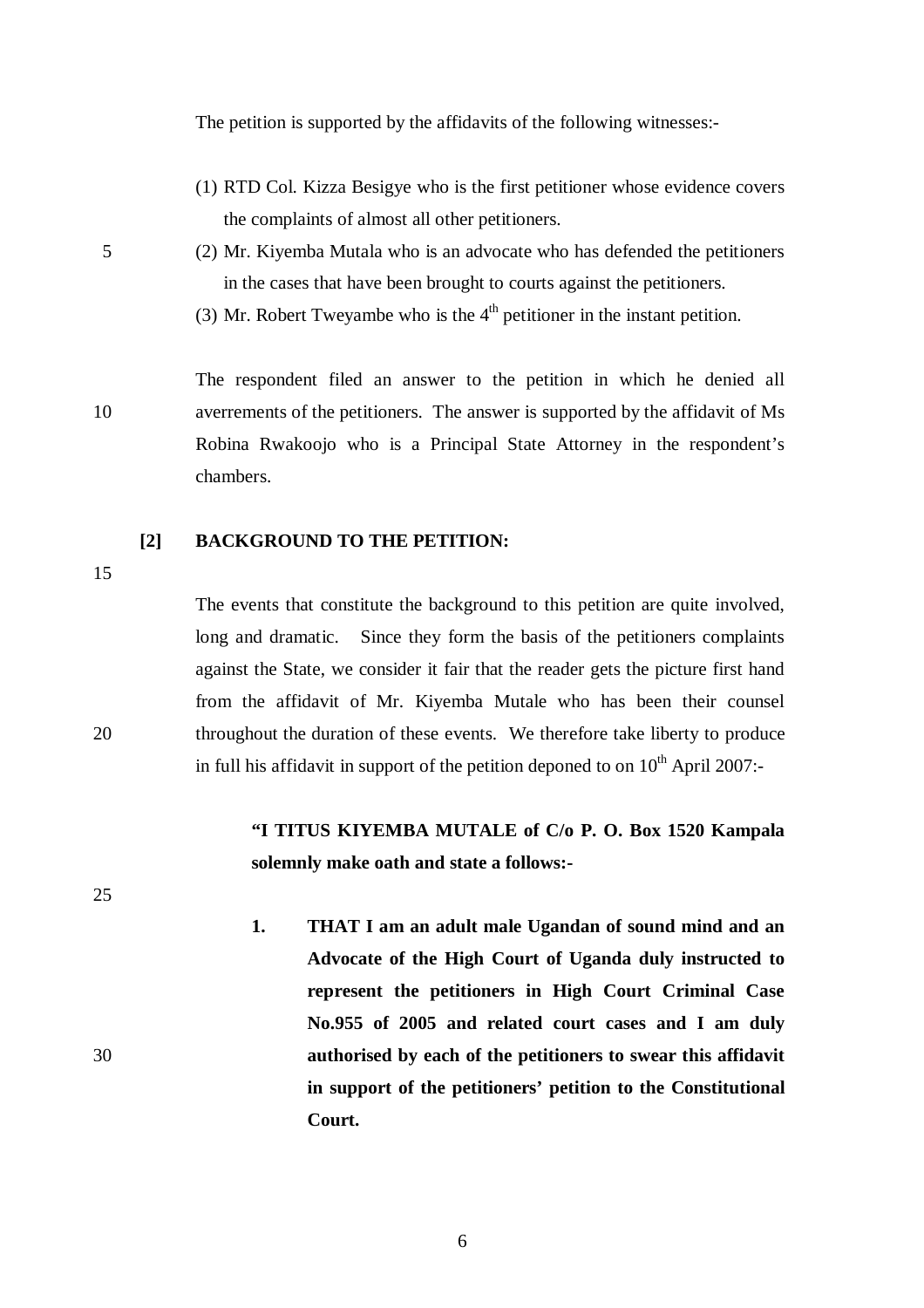- **2. THAT the petitioners were arrested on diverse dates and from diverse places and accused of being members of the shadowy People's Redemption Army ("the PRA"). They were charged with treason and concealment of treason and**  5 **committed to the High Court to stand trial in the High Court Criminal Case No.955 of 2005 (hereinafter referred to as "the Treason Trial"). The Treason Trial commenced on the 4th of April 2006 and is still pending before the Honourable Mr. Justice Vincent Kagaba. A copy of the**  10 **Amended Indictment is annexed hereto marked "A".**
- **3. THAT on diverse dates between the 10th January 2007 and the date of filing this peitition, 12 (twelve) of the Petitioners'**  15 **Co-accused (hereinafter referred to as "the Discharged Co-Accused") have been discharged after applying for amnesty under the Amnesty Act.**
- **4. THAT on the 16th day of November 2005, I together with**  20 **other counsel made bail applications for and on behalf of the 2nd to 9th petitioners (hereinafter referred to as the "Bailed Petitioners") as well as 6 (six) of the Discharged Co-Accused before the Honourable Mr. Justice Edmund Ssempa Lugayizi, who was then the trial judge for the**  25 **Treason Trial.**
- **5. THAT the said learned judge granted the said petitioners conditional bail on that day but the petitioners were not released on bail because armed men from the Joint Anti-**30 **Terrorism Task Force Urban Hit Squad, a security agency of the Government of the Republic of Uganda, invaded the High Court and interfered with the preparation of the bail papers intimidated the said petitioners' sureties and ensured that the said petitioners were taken back to Luzira**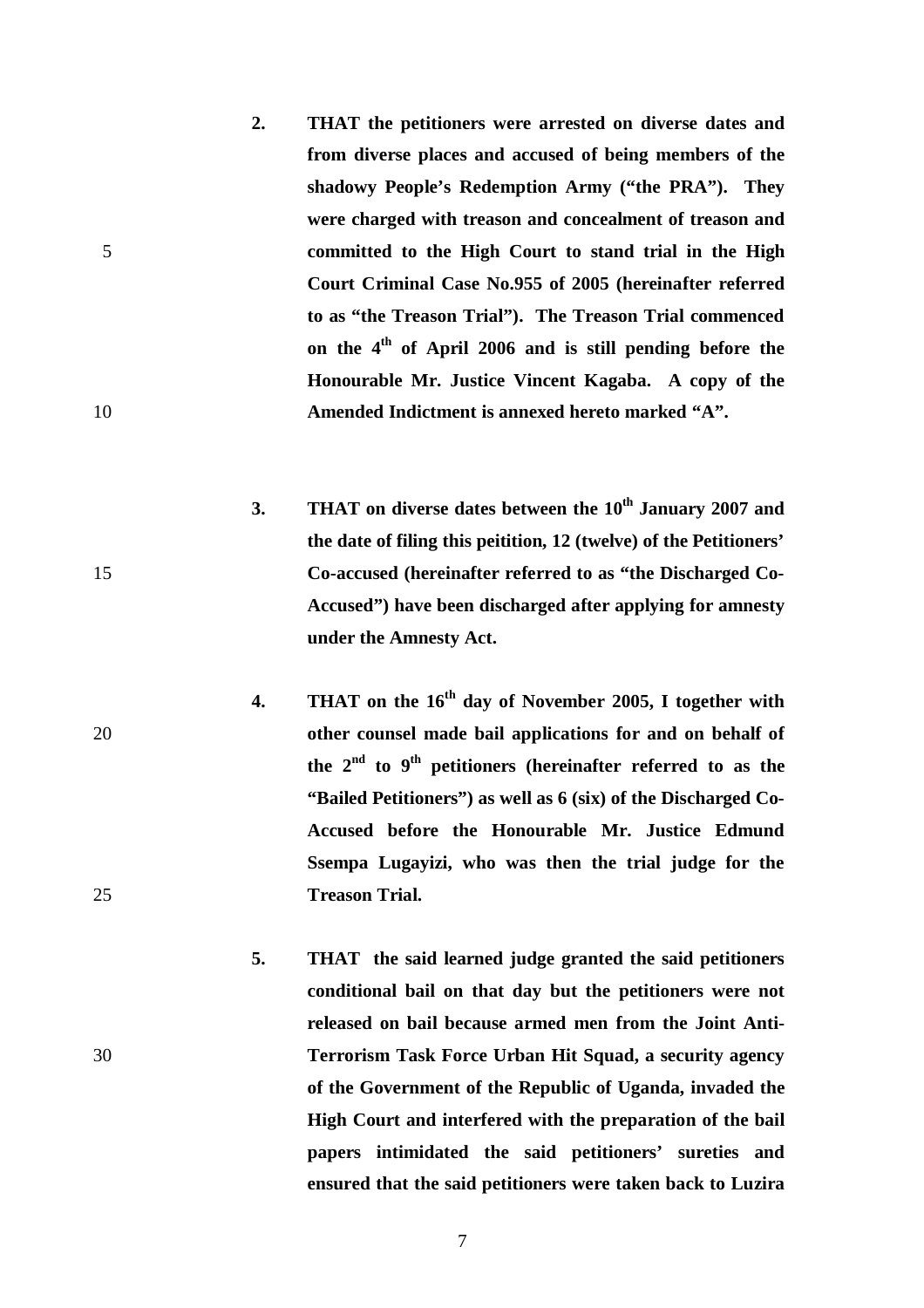**Maximum Security Prison (hereinafter referred to as "the First Court Siege").**

- **6. THAT on the 24th November 2005 the State commenced**  5 **Criminal Case No.UPDF/GCM/075/2005 (hereinafter referred to as "the First GCM Proceedings") wherein the petitioners and the Discharged Co-Accused, were with the offences of Terrorism contrary to the Anti-Terrorism Act No.12 of 2002 and Unlawful Possession of Firearms**  10 **contrary to the Firearms Act Cap. 299 in the General Court Martial holden at Makindye Military Barracks. A copy of the Amended Charge Sheet dated the 24th November 2005 is annexed hereto marked "B".**
- 15 **7. THAT the acts of State in staging the first Court siege and initiating the First GCM Proceedings against civilians prompted the Uganda Law Society to bring a public interest petition to the Constitutional Court in the form of**  *Constitutional Petition No.18 of 2005, Uganda Law Society v.*  20 *Attorney General* **("the ULS Petition"). On 31<sup>st</sup> of January 2006 the Constitutional Court delivered its judgment in the ULS Petition holding,** *inter alia,* **that the trial of the petitioners in the First GCM Proceedings on charges of terrorism and unlawful possession of firearms contravenes**  25 **the Constitution of the Republic of Uganda.**
- **8. THAT in disregard of the declarations of the Constitutional Court in the ULS Petition, the Sate continued to detain the Bailed Petitioners in Luzira Maximum Security and they**  30 **were regularly presented to the General Court Martial in Makindye to be further "remanded".**
	- **9. THAT when the Treason Trial commenced in the High Court, the Bailed Petitioners and the Discharged Co-**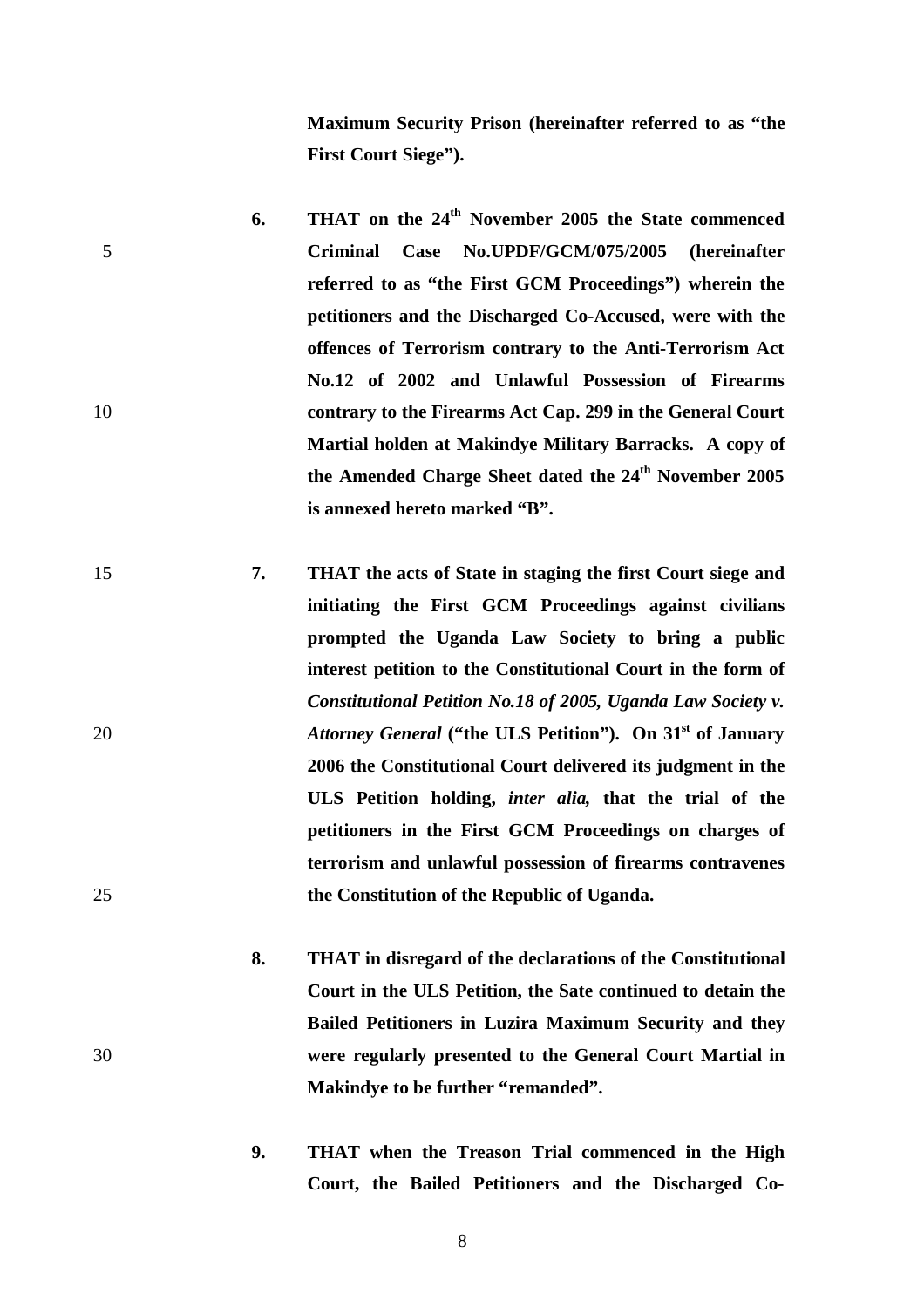**Accused (six of whom had also been granted bail) were always brought to the High Court in extraordinarily tightened security (involving Prisons officers, Military Police and Police escorts) and the roads around and leading**  5 **to the High Court in Kampala would be sealed off by the Police and the Police would turn away ordinary court users as well as the petitioners' and Discharged Co-Accused's families and friends from the Court itself. This despite the fact that throughout the time that the Bailed Petitioners** 10 **were being presented to Buganda Road Magistrate's Court, prior to their committal, security was ordinary.**

- **10. THAT on the 15th May 2006 the petitioners and the Discharged Co-Accused petitioned the Constitutional Court**  15 **in** *Constitutional Petition No.12 of 2006 Col. (Rtd) Dr. Kizza Besigye and 22 Others v Attorney General* **(hereinafter referred to as "Petition No.12 of 2006") seeking,** *inter alia,*  **orders of relief in respect of the continued detention of the said Bailed Petitioners.**
- **11. THAT following the filing of Petition No.12 of 2006 and service thereof on the Attorney General, on the 2nd of June 2006 the State purported to amend the charges in the First GCM Proceedings: dropping the 1st petitioner as an**  25 **accused person; dropping the charge of Terrorism; and purporting to charge the petitioners with Unlawful Possession of Firearms contrary to the Firearms Act Cap. 299. A copy of the Amended Charge Sheet of the 2nd June 2006 is annexed hereto marked "C".**
	- **12. THAT Petition No.12 of 2006 was heard by this Constitutional Court on the 10th and 16th days of October 2006 and judgment was reserved.**

9

20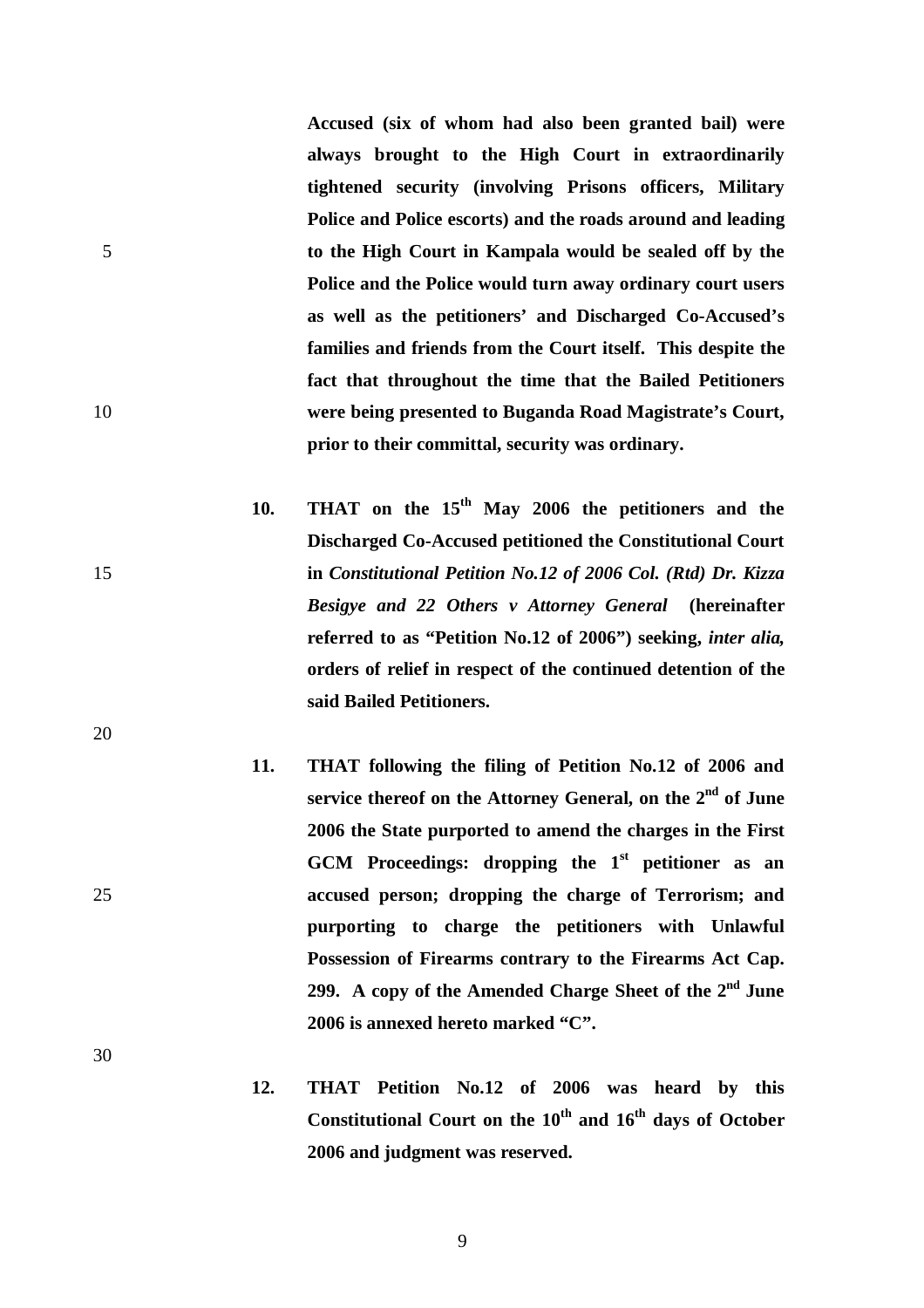- **13. THAT on the 9th November 2006 the State commenced the Criminal Case No. UPDF/GCM/065/06 (hereinafter referred to as: the Second GCM Proceedings") wherein the 2 nd to 11th Petitioners and the Discharged Co-Accused, were**  5 **charged with the offence of Unlawful Possession of Firearms contrary to the Firearms Act Cap. 299 in the General Court Martial holden at Makindye Military Barracks. A copy of the charge sheet in the Second GCM Proceedings is annexed hereto marked "D".**
- **14. THAT the charge sheet in the Second GCM Proceedings had the defects that the Constitutional Court held rendered the First GCM Proceedings unconstitutional and also purported to charge the petitioners with an offence that was**  15 **not defined in 2001 when it was allegedly committed.**

10

- **15. THAT on the 12th January 2007 the Constitutional Court delivered its judgment in petition No.12 of 2006 declaring that the continued detention of the Bailed Petitioners and**  20 **the 6 Discharged Co-Accused who had also been granted bail was unconstitutional and that the continuation of the Treason Trial whilst the illegal detention continued was also unconstitutional. The Constitutional Court also ordered that the Bailed Petitioners and the 6 Discharged**  25 **Co-Accused who were on bail be released forthwith.**
- **16. THAT in disregard of a production warrant of the Constitution Court dated the 11th January 2007 the Uganda Prisons Service did not produce the Bailed Petitioners and**  30 **the 6 Discharged Co-Accused to the Constitutional Court on the 12th January 2007. A copy of the production warrant dated the 11th January 2007 is annexed hereto marked "E".**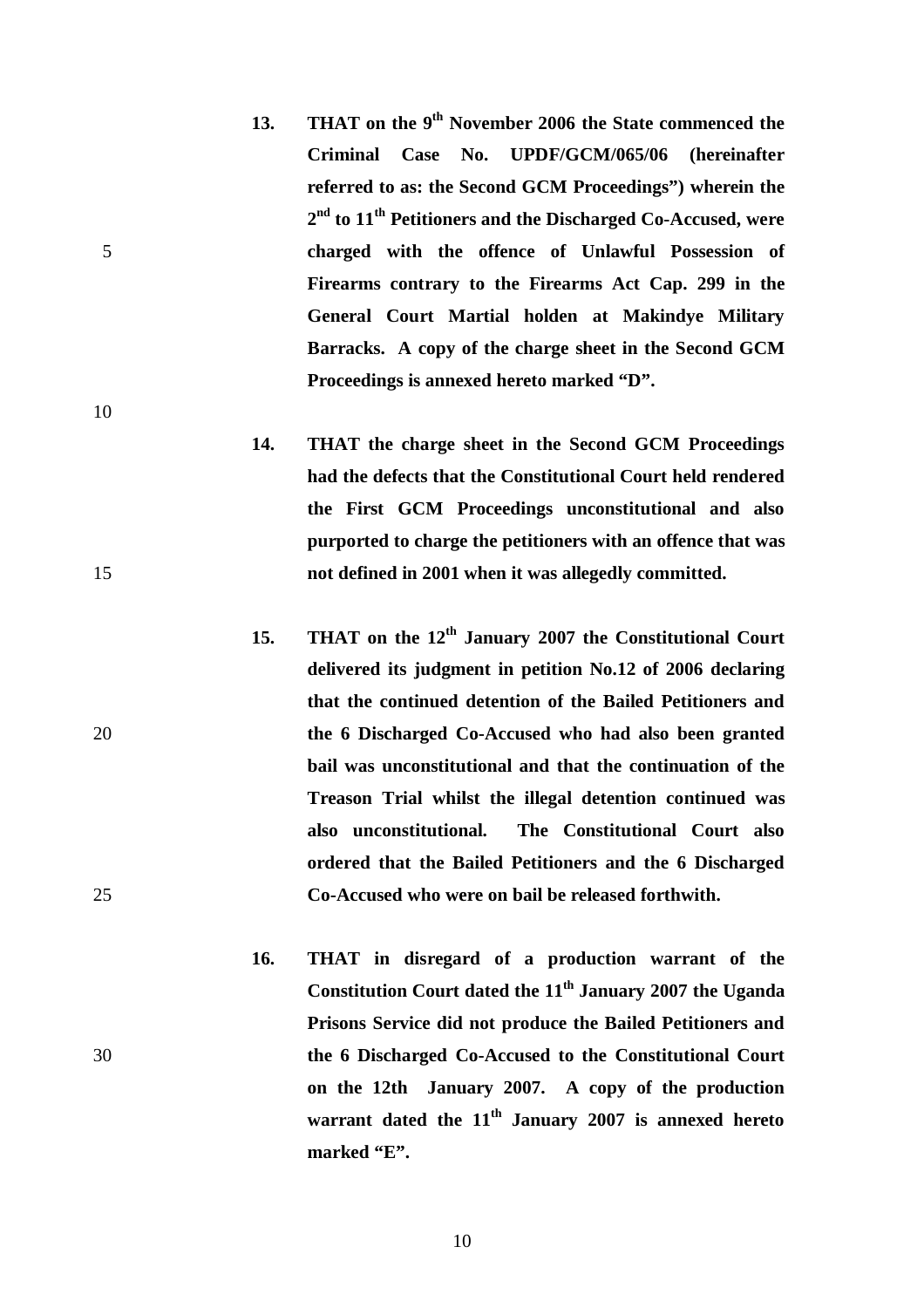- **17. THAT although M/s A.F. Mpanga, advocates extracted a decree out of the judgment of the Constitutional Court and served it on the Solicitor General Chambers for approval on the 12th January 2007, the State declined to approve of**  5 **the decree and therefore the Bailed Petitioners and the 6 Discharged Co-Accused could not be released on the 12th January 2007 as ordered by the Court.**
- **18. THAT in a bid to secure the release of the Bailed**  10 **Petitioners and 6 Discharged Co-Accused as ordered, Counsel sought and obtained production warrants from the High Court dated the 15th, 16th and 17th days of January 2007 but although these warrants were served on the Uganda Prisons Service, the Bailed Petitioners were never**  15 **produced to the high Court. Copies of the said production warrants are annexed hereto marked "F", "G" and "H" respectively.**
- **19. THAT on the 16th January 2007, the Uganda Prisons**  20 **Service sent its Assistant Superintendent Sam Edotu to refer the Deputy Registrar of the High Court to an article in the day's edition of** *The Daily Monitor* **for the "official" explanation of the Uganda Prisons Service's failure to comply with the said production warrants. On the same**  25 **day the High Court issued summons to the Commissioner of Prisons to explain the contumelious flouting of the production warrants but on the return date of that summons, the 17th January 2007, the Assistant Commissioner of Prisons W.J. Kururagyire attended Court**  30 **to say that the Prisons Service was still "consulting" with the Solicitor General as to whether to comply with the production warrants of the High Court of the Republic of Uganda.**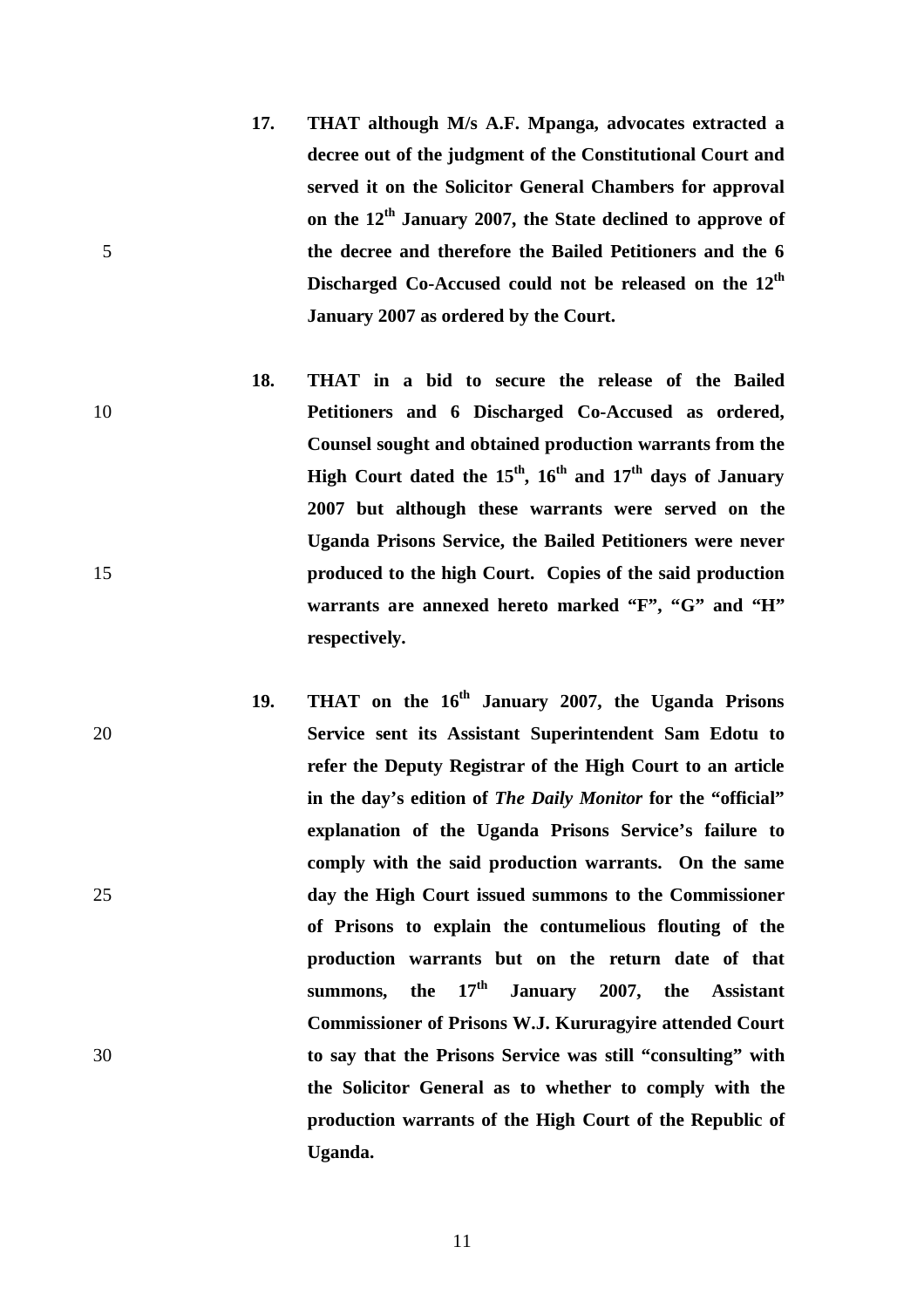- -
- 10

**21. THAT on the 31st January 2007 when the Civil Application came up for hearing, the Bailed Petitioners were not represented by Counsel and the Honourable Mr. Justice E. Mwangusya adjourned the application to the 1st March**  15 **2007 and "remanded" the Bailed Petitioners in custody.**

**20. THAT on the 24th January 2007, the Attorney General and** 

5 **referred to as "the Civil Application") seeking a review of** 

**Rules S.I. 71-1.**

**the Director of Public Prosecutions filed** *Civil Miscellaneous* 

*Application No.20 of 2007 Attorney General & Director of* 

*Public Prosecutions v Patrick Okiring & Others* **(hereinafter** 

**the order of the High Court of the 16th November 2005** 

**granting the Bailed Petitioners and the 6 Discharged Co-**

**Accused bail under Ord. 46 rr 1 & \* of the Civil Procedure** 

- **22. THAT on the 1st March 2007 the Civil Application came up for hearing again and counsel for the Bailed Petitioners raised preliminary objections to it. The Solicitor General,**  20 **appearing for the Attorney General and the DPP, asked for and was granted a week in which to prepare a response to the preliminary objection but his application for a further "remand" of the Bailed Petitioners was denied when he failed upon challenge by counsel for the Bailed Petitioners**  25 **to cite any legal provision under which a respondent to a civil application may be remanded in custody. The Honourable Mr. Justice E. Muwagusya directed that the Bailed Petitioners should be released on bail as per the order of the High Court of the 16th November 2005.**
- 30

**23. THAT the Bailed Petitioners were taken to the Criminal Registry of the High Court to have their bail papers processed but an armed siege of the Registry ensued, with heavily armed security personnel taking control of the**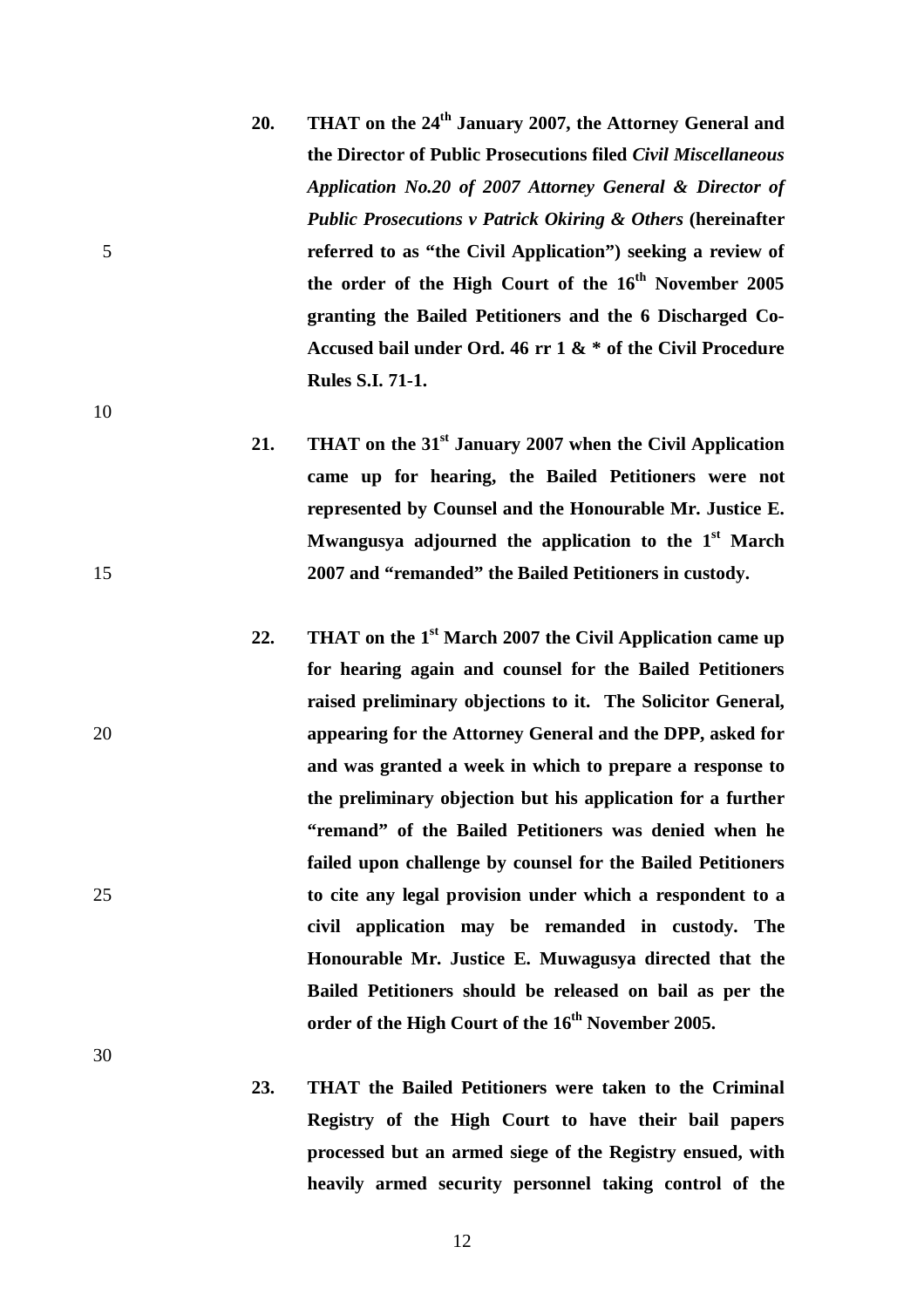**corridor leading to the Registry and deploying within the Registry itself and elsewhere in the Court premises (hereinafter referred to as "the Second Court Siege").**

5 **24. THAT tension began to mount as security personnel attempted to seize all of the Bailed Petitioners, including those who had complied with the conditions of bail from the Chambers of the Asst. Registrar (Crime). This assault was led by Asst. Superintendent Sam Edotu. Tension further**  10 **escalated when security personnel led by the same Sam Edotu later seized and handcuffed the 4th respondent, when he tried to go to the toilet to ease himself. Scuffles began to erupt between members of the public and journalists on the one hand and security personnel on the other.**

15

- **25. THAT at no time were the Bailed Petitioners or their counsel, who were present, told of why they were being rearrested or where they were to be taken. The security personnel simply insisted that they had orders not to permit**  20 **the Bailed Petitioners to go out on bail as ordered by the Court.**
- **26. THAT counsel for the Bailed Petitioners were summoned to an emergency meeting in the Chambers of the Deputy Chief**  25 **Justice. In the said meeting the senior members of the Judiciary present gave directions intended to bring the stand-off to and end. Amongst other practical steps directed by the Judiciary, Counsel for the Bailed Petitioners were supposed to assist the Police by requesting members of**  30 **the general public to vacate the Criminal Registry and adjacent areas.**
	- **27. THAT as I setting about the implementation of the said directions with my colleagues in the corridor outside the**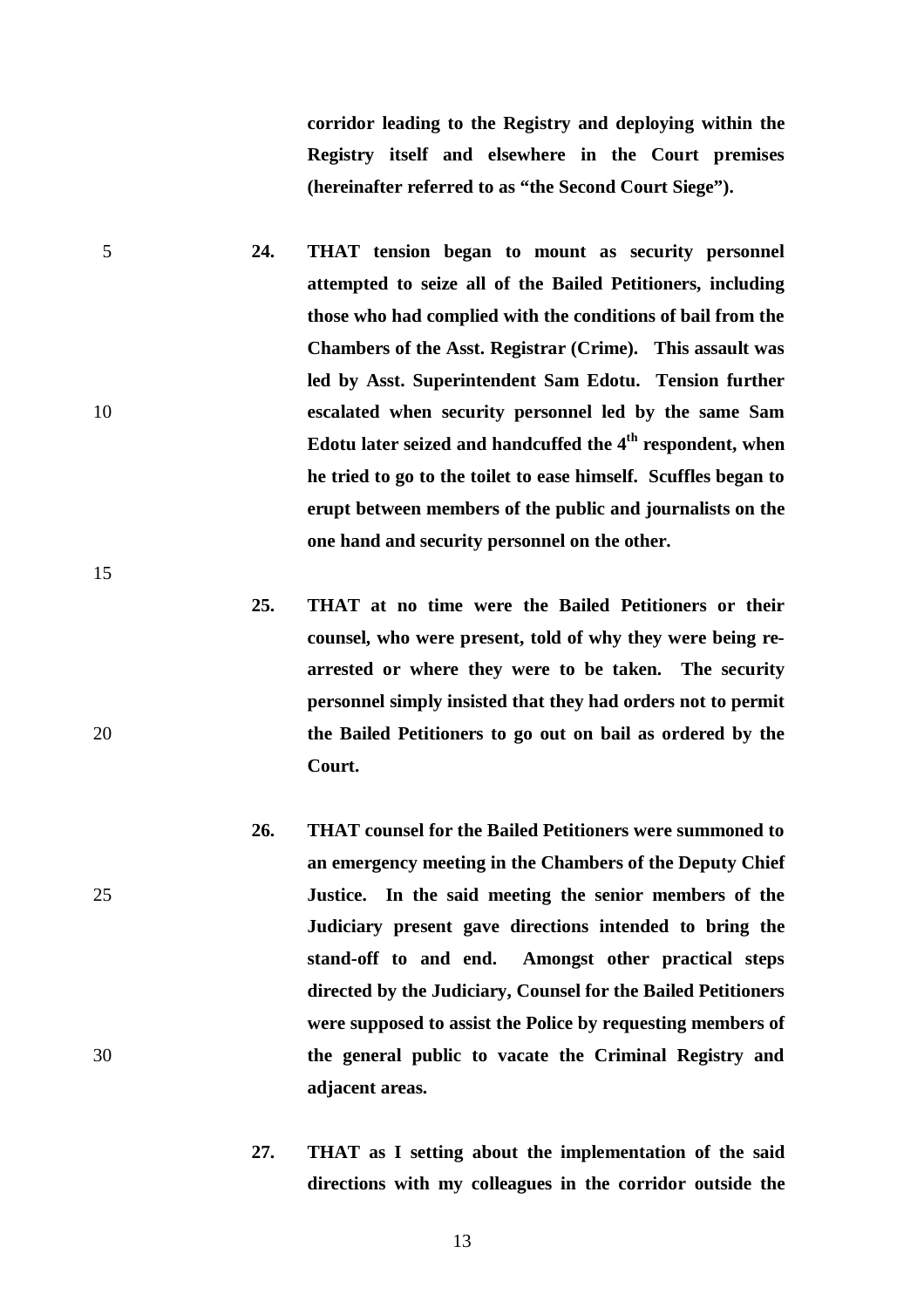**Criminal Registry, security personnel set upon a journalist and started molesting him, when I tried to intervene to stop this unwarranted attack, I was set upon by security personnel myself. I was hit about the head with a**  5 **communication device (walkie-talkie) and pushed into a glass-panned door. I sustained a deep cut to my forehead which required several stitches. A copy of a photograph that was taken immediately after I was assaulted is attached hereto marked "I".**

**28. THAT after receiving emergency treatment at Case Clinic, I returned to the premises of the High Court. I found that, contrary to the Judiciary's explicit directions, the presence of security personnel had been beefed up. It was getting**  15 **dark and I saw that the security personnel were now using vicious guard dogs to clear the Court premises. Members of the public, court staff and journalists were being chased off the premises with dogs. I found that the Criminal Registry was occupied by a group of about 20 well built security personnel wearing Police uniform. Only the 1st** 20 **petitioner and a couple of other people were sitting between the said personnel and the door leading to the Chambers of the Asst. Registrar (Crime) where the Bailed Petitioners were still sitting.**

10

25

**29. THAT at about 8.30 p.m. the security personnel withdrew from the Criminal Registry under the arrangement brokered by the Judiciary and the 6 Bailed Petitioners who had complied with the conditions of their bail were escorted** 30 **downstairs by the Principal Judge, the Chief Registrar and senior Registrars to be handed over to their Counsel and sureties.**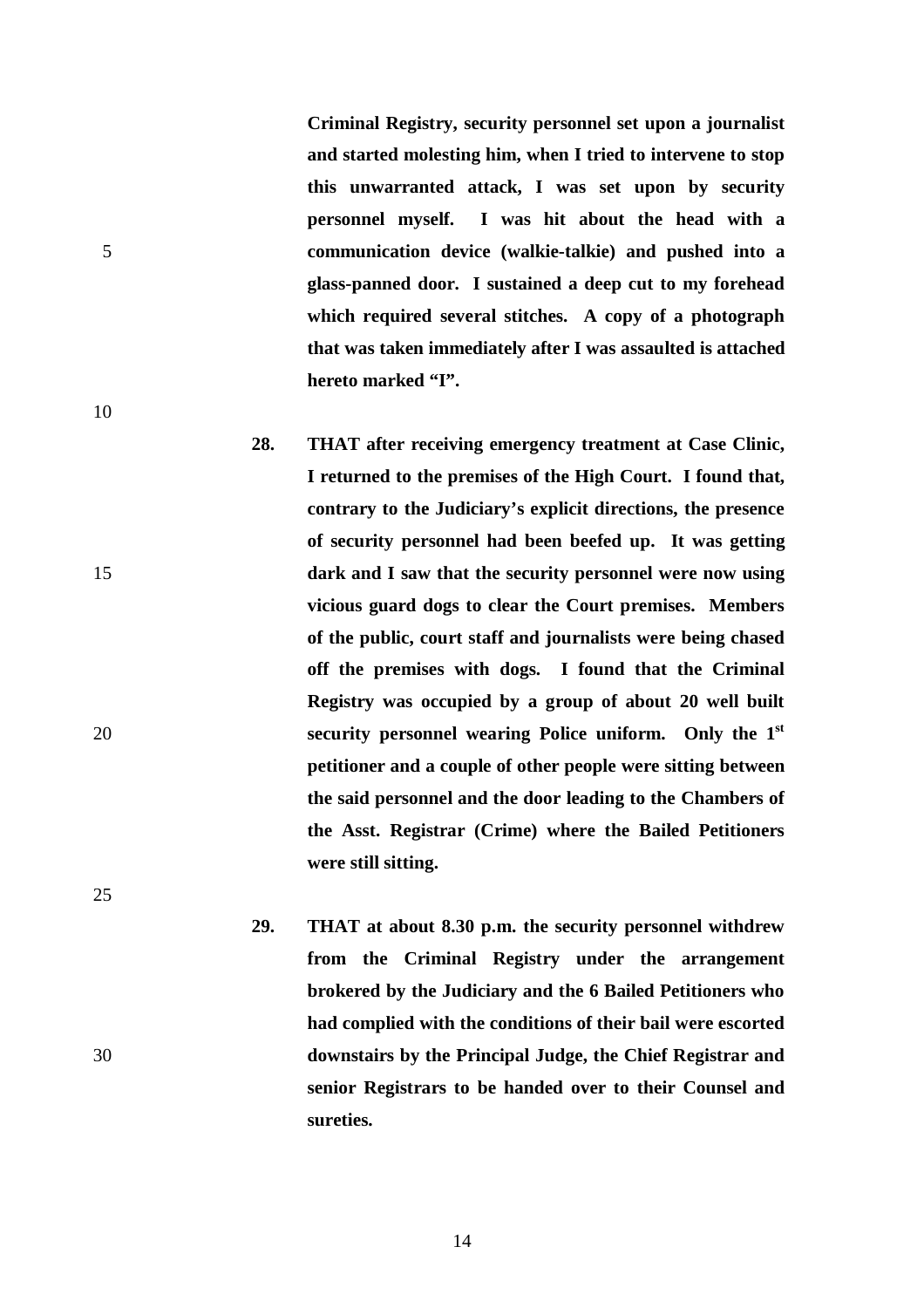- **30. THAT no sooner had the Principal Judge handed over the Bailed Petitioners to Counsel than a group of about 20 to 30 plain clothed security personnel pounced on the Bailed Petitioners and beat them up mercilessly in a scene that can**  5 **only be described as reminiscent to mob justice. I was quite scared myself and fled to safety of the veranda of the High Court, where I was joined by the other counsel and Registrars, who were also obviously concerned for their personal safety.**
- **31. THAT after being beaten up on the premises of the High Court, the Bailed Petitioners were thrown onto a Police pick up, with security personnel, sitting or stepping on them and were driven out of the premises through the gate that**  15 **faces the Central Police Station.**

10

- **32. THAT on the 2 nd March 2007 I learnt that the 2nd to 11th Petitioners had been transferred to up-country courts to face new charges of murder. Eventually I learnt that the 2 nd to 4th** 20 **petitioners were jointly charged with murder in Bushenyi (hereinafter referred to as the 'Bushenyi Murder Charges')** whilst the  $5<sup>th</sup>$  to  $11<sup>th</sup>$  petitioners were jointly **charged with murder in Arua (hereinafter referred to as the 'Arua Murder Charges'). Copies of the charge sheets in**  25 **respect of the Bushenyi and Arua Murder Charges are annexed hereto marked "J" and "K" respectively).**
- **33. THAT I have spoken to the petitioners over the period that I have been representing them in the Treason Trial, the**  30 **first GCM Proceedings, the Civil Application, and in Petitions before the Constitutional Court I have observed them to have become increasingly despondent and despairing about their plight and they have expressed their disgust and fear about the fact that the State appears to be**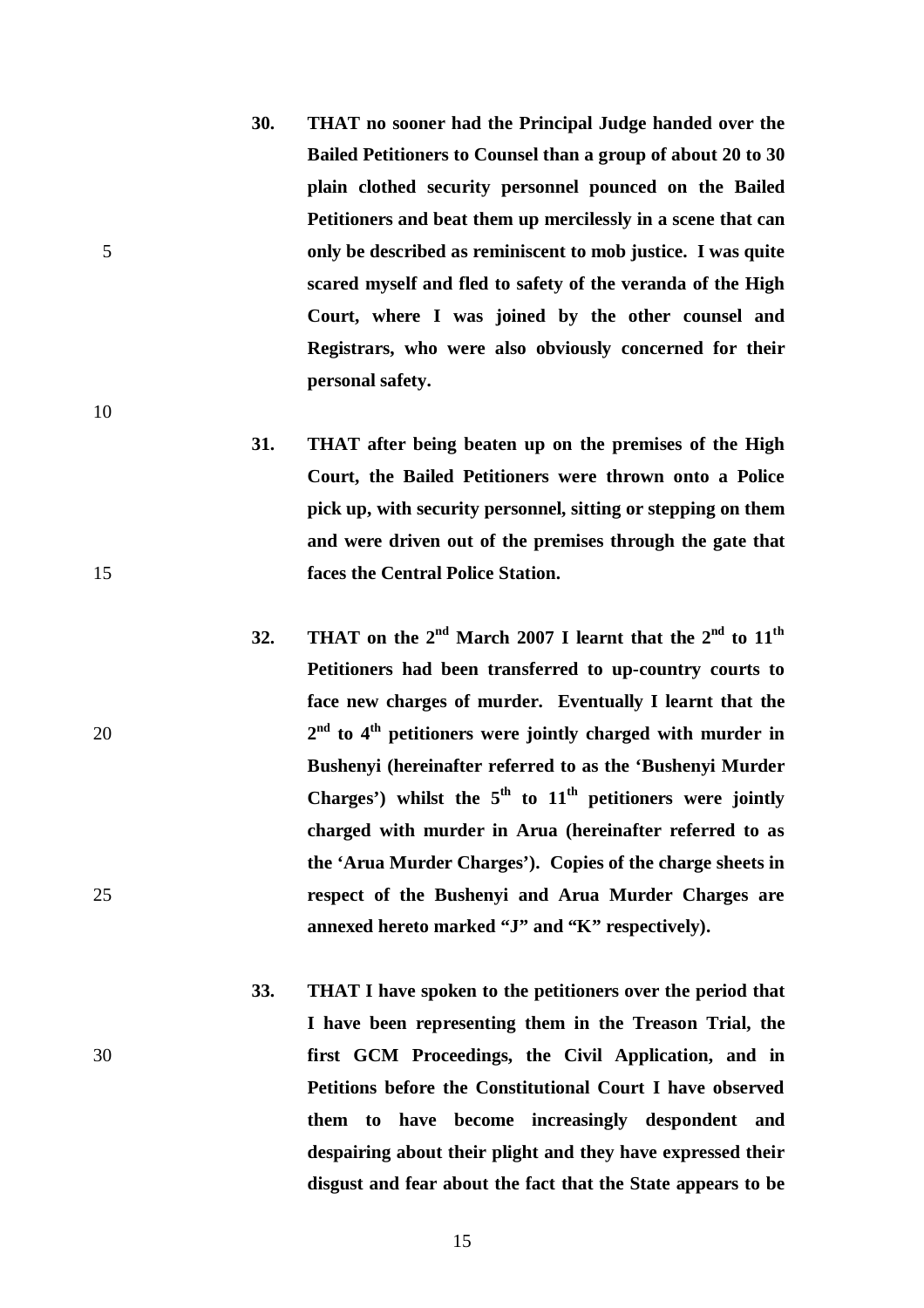**willing to go to any lengths and to do anything to deny them a fair trial on the central allegation of plotting to overthrow the Government of Uganda by force of arms between 2001 and 2004.**

**34. THAT the petitioners are all concerned about the apparent pre-judgment of their case and alarmed that the State is willing to split the Treason charges into various alleged overt acts of the alleged treason plot and to charge those**  10 **overt acts separately in different civilian and military courts and the State's convenience.**

5

- **35. THAT the treatment of the petitioners above described interferes with their right to a fair trial, unlawfully deprives**  15 **them of their liberty and actually amounts to mental torture and is inhuman and degrading because every time the petitioners seem to have alight at the end of the tunnel their hopes are dashed by the State manipulating the system in bad faith.**
	- **36. THAT, further, the treatment of the petitioners above described interferes with and undermines the functioning and independence of the judiciary and the Courts.**
- 25 **37. THAT the strain that this case is placing on top cardre of High Court Judges is evident from the number of judges who have at one time or other been seized with the Treason Trial of applications coming under it – namely:- Lugayizi, Katutsi, Kagaba, Okello, Akiiki-Kizza and Mwagusya JJ as**  30 **well as Ogoola, PJ. The Honourable Mr. Justice Katutsi is on record as excusing himself from hearing the Treason Trial because of allegations from certain quarters accusing him of bias. A copy of the transcript of proceedings of the 3 rd February 2006 is annexed hereto marked "L".**
	- 16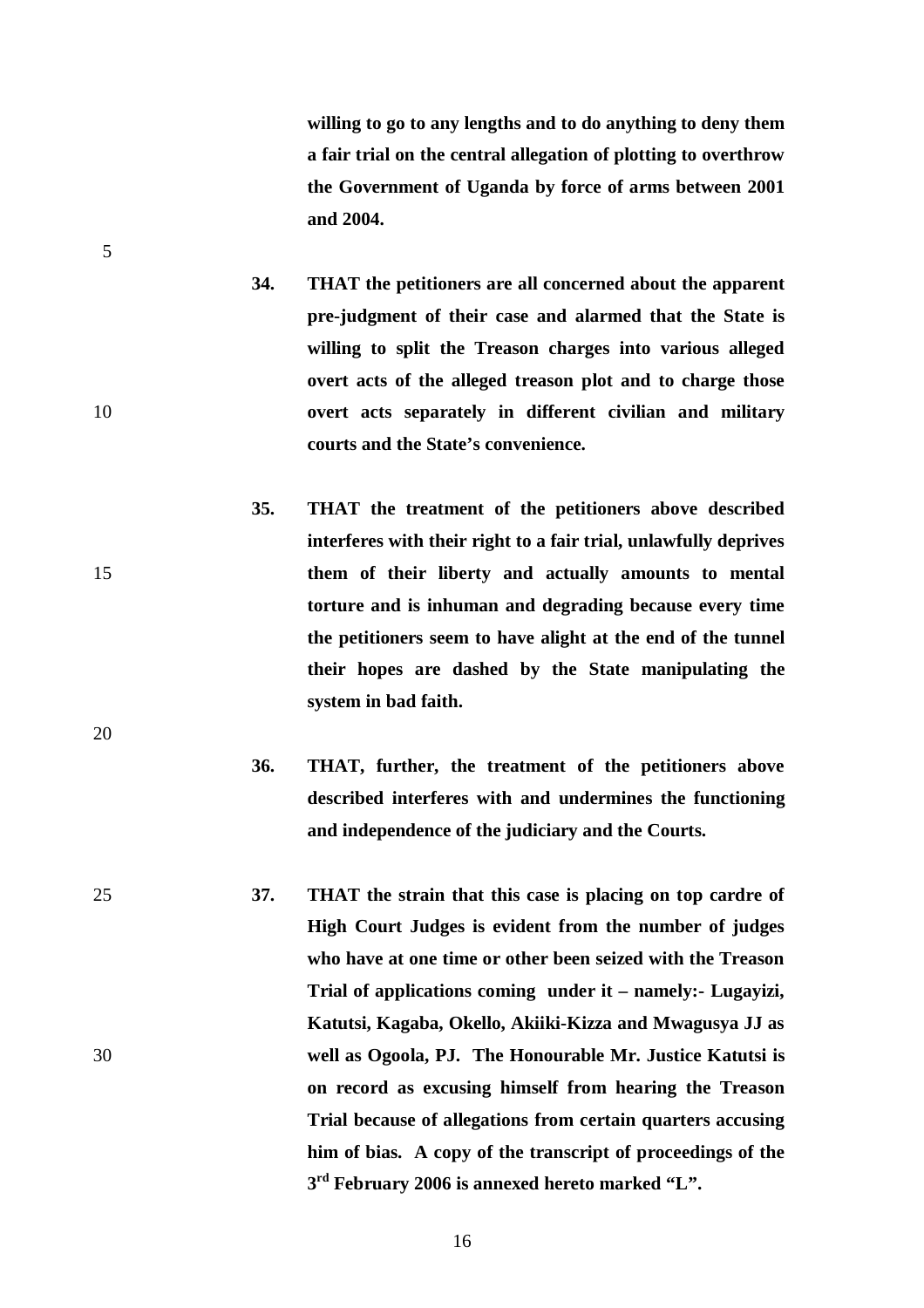**38. THAT the foregoing conduct gives every indication that unless expressly prohibited or restrained, the State will continue to manipulate the process of civilian and military**  5 **courts in order to deprive the petitioners their rights to liberty and to a fair trial.**

# **39. THAT the contents of this affidavit are true to the best of my knowledge."**

As we have already stated, these averments, allegations and opinions are not accepted by the respondent. We herebelow reproduce the affidavit in full of Ms Robina Rwakoojo which is the only affidavit on record in support of the respondents answer to the petition.

15

10

**"I, Robina Rwakoojo of . O. BOX 7183 Kampala do hereby make oath and solemnly state as follows:-**

- **1. That I am an adult female Ugandan of sound mind and I am a**  20 **Principal State Attorney in Attorney General's Chambers and I am competent and authorised to swear this affidavit.**
	- *2.* **That I have read and understood the petition and its accompanying affidavit and in reply thereto I deponed as hereunder.**

25 *3.* **That there is no evidence of armed sieges or invasions of the High Court on the 16th November 2005 or on the 1st March 2007, as alleged by the petitioners.**

- *4.* **That on 16th November 2005, the bailed petitioners were rearrested at the High Court to avert their escape and to ensure that**  30 **they appear before the General Court Martial where they faced charges of terrorism and unlawful possession of firearms.**
	- *5.* **That on the 1st March 2007, they were re-arrested for the purposes of producing them before Chief Magistrates' Courts to answer to charges of murder.**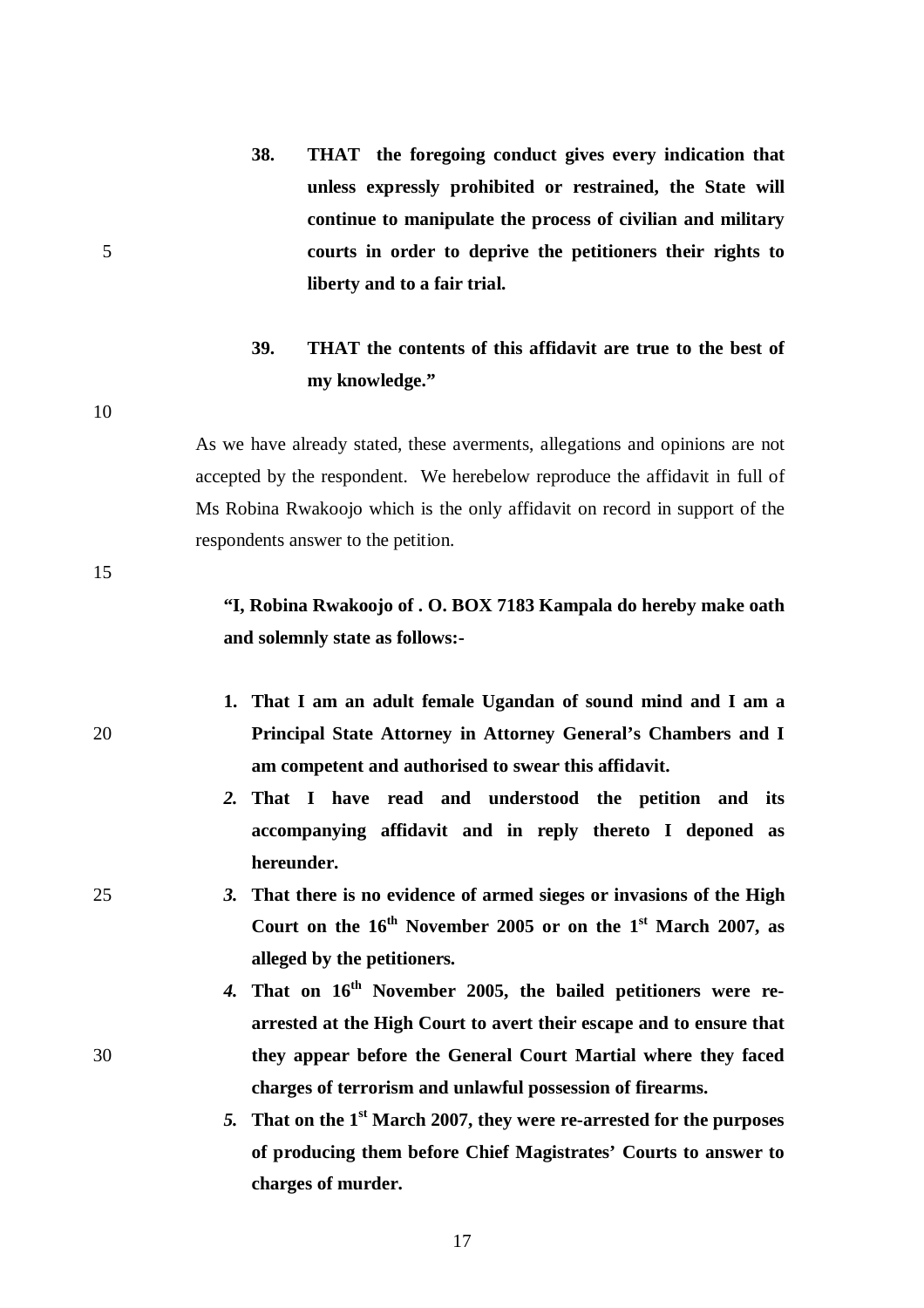- **6. That there is no evidence of any servant or agent of the respondent denying the petitioners their right to a fair trial as alleged in the petition.**
- *7.* **That the detention of the bailed petitioners between 31st January 2006 and 1<sup>st</sup> March 2007, was not in disobedience of any Court Order.**
- *8.* **That the said detention was on the basis of lawfully issued remand warrants and when on 1 st March 2007, the High Court Ordered that the bailed petitioners be allowed to complete their bail**  10 **formalities, they were allowed and freed in respect of the offences for which they were granted bail.**

*9.* **That the petitioners are accused of having committed the offences of treason, misprision of treason and murder and no Government official has pronounced them as being guilty, as the trial for the**  15 **said offences is not complete.**

> *10.* **That the allegation that Government officials have unfairly criticized the judiciary is not supported by evidence and I know of no such unfair criticism.**

*11.* **That the murder charges brought before the Magistrates Courts in**  20 **Bushenyi and Arua are proper and lawful.**

- *12.* **That the petition is misconceived as the complaints raised therein are for enforcement of rights and freedoms allegedly breached, and this Court is not the proper forum for enforcement of those rights and freedoms.**
- 25 *13.* **That I swear this affidavit in support of the respondent's answer to the petition.**

*14.* **That what is stated herein is true to the best of my knowledge."**

In order to complete the picture regarding the background facts behind the 30 petition, we reproduce here below the facts which were agreed by both parties to this petition at the scheduling conference conducted by the Registrar of this Court before trial began:-

## **"JOINT CONFERENCING NOTES**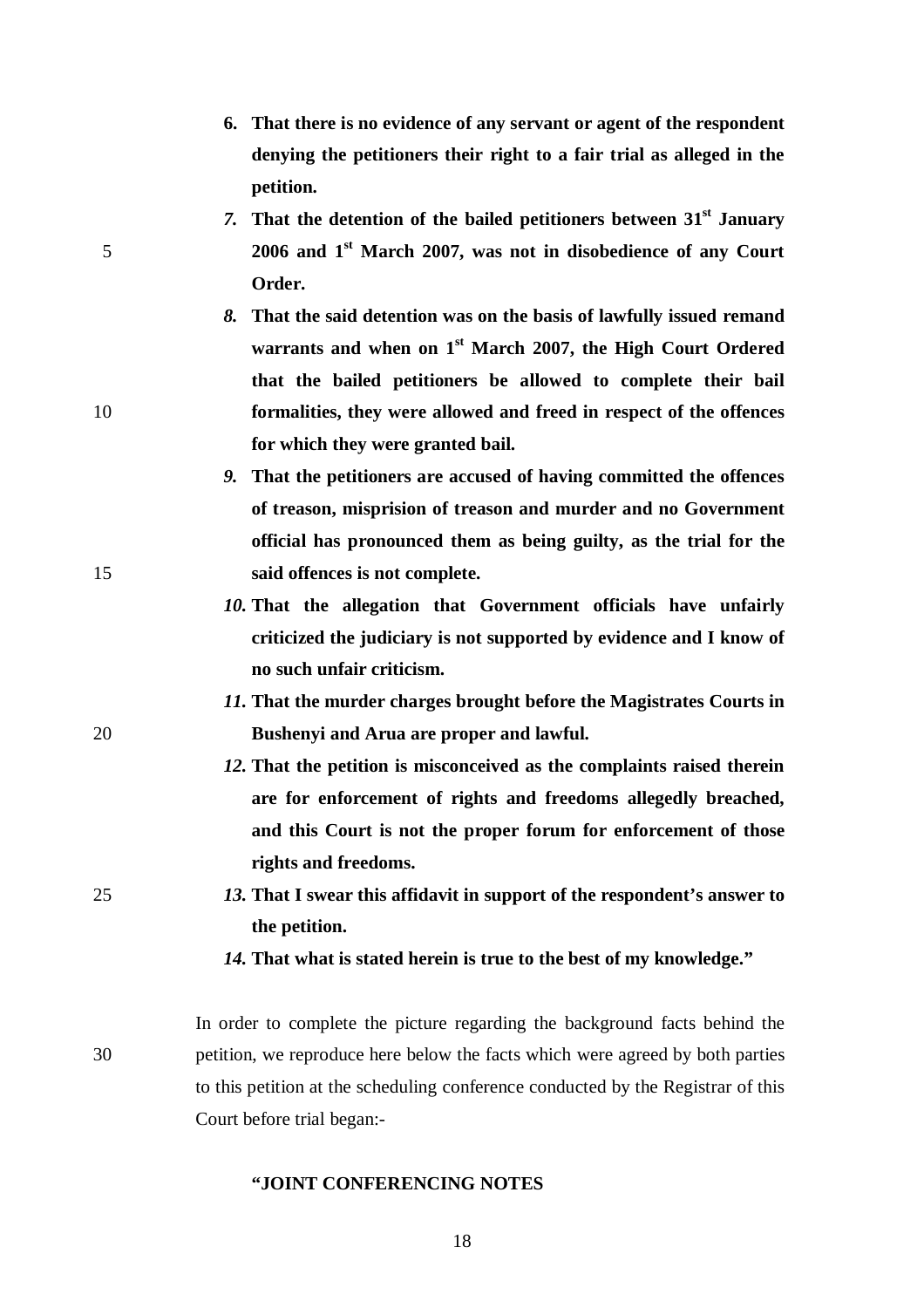| 1.0 | <b>Brief Facts</b> |  |
|-----|--------------------|--|
|     |                    |  |

|  | The petitioners were arrested on diverse dates and |
|--|----------------------------------------------------|
|  | charged with treason in Criminal Case No.955 of    |
|  | 2004.                                              |

**1.2 On the 16th November 2005 the 2 nd to 9th petitioners were granted conditional bail by Lugayizi , J in the High Court but they were all re-arrested on the High**  10 **Court premises.**

- **1.3 On the 24th November 2005 the 1st petitioner was granted conditional bail by Ogoola, PJ in the High Court but he was kept in custody on account of having been charged, together with the other**  15 **petitioners, with terrorism and unlawful possession of firearms in the General Court Martial on the same day.**
- **1.4 On the 2nd January 2006 the 1st petitioner was released from custody following a ruling on a** *habeas*  20 *corpus* **application by Katutsi, J in the High Court.**
	- **1.5 On the 31st January 2006 the Constitutional Court delivered its judgement in** *Constitutional Petition No.18 of 2005 Uganda Law Society v the Attorney General of the Republic of Uganda.*
- 25 **1.6 The Treason Trial, the First GCM proceedings (with charges amended to drop the terrorism charge and the 1st petitioner as an accused person) as well as the Second GCM Proceedings were all commenced and are simultaneously pending before the High court**  30 **and the General court martial.**
	- **1.7 On the 12th January 2007 the Constitutional Court delivered its judgment in** *Constitutional Petition No.12 of 2006 Kizza Besigye & Others v. The Attorney General of the Republic of Uganda* **and ordered that**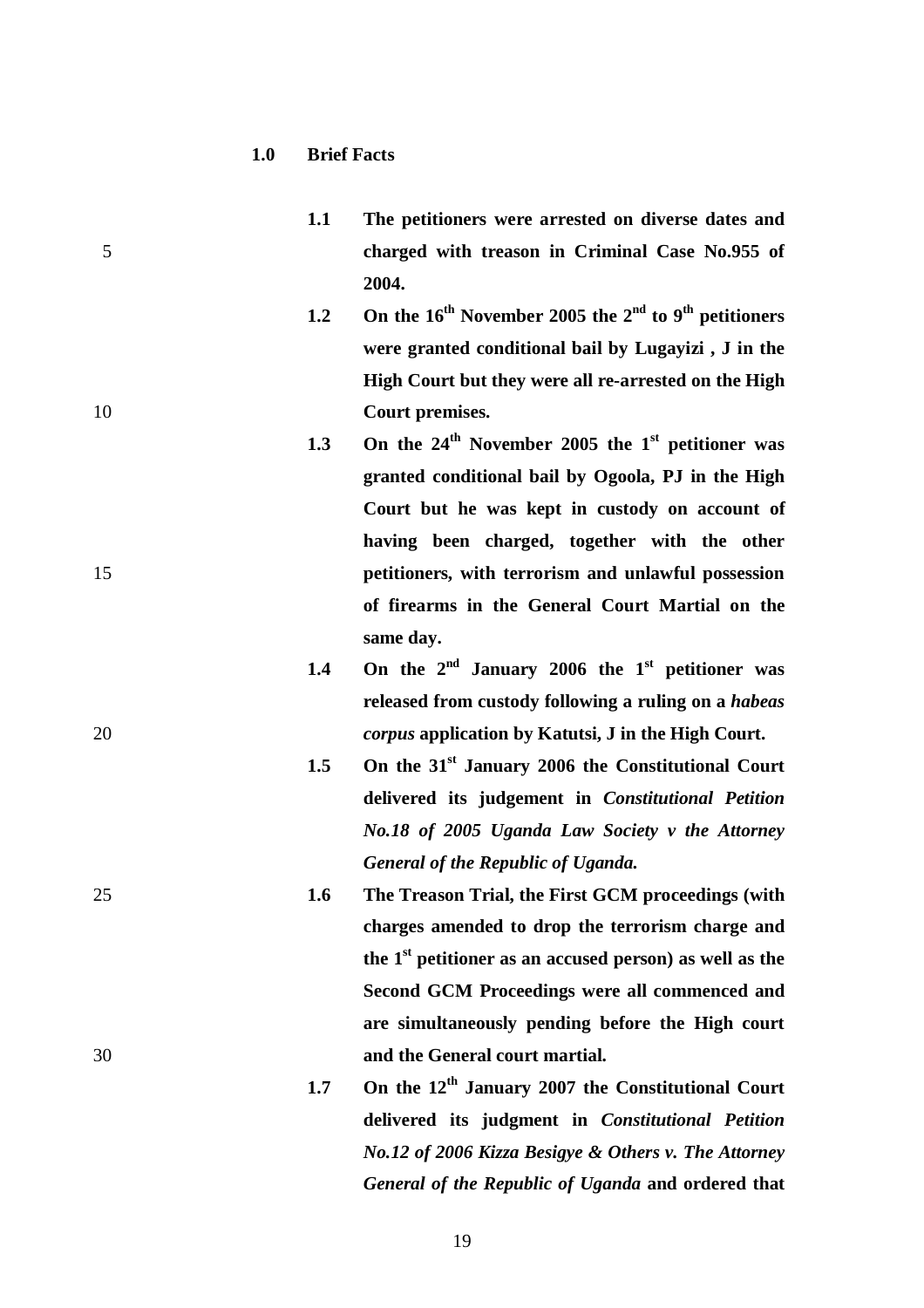**the Bailed Petitioners be released on bail as ordered by the High Court forthwith.**

- **1.8 Production warrants issued by the High Court on 15th, 16th and 17th days of January 2007 for the**  5 **purposes of production of the bailed Petitioners in order that they may be released as ordered by the Constitutional Court were not honoured.**
- **1.9 On the 24h January 2007, the Attorney General of the Republic of Uganda and the Director of Public**  10 **Prosecutions filed** *Civil Miscellaneous Application No.20 of 2007 Attorney General & Director Public Prosecutions v Patrick Okiring & Others* **in the High Court wherein they sought a review of the order of the High Court of the 16th November 2005, under**  15 **which the Bailed Petitioners were granted bail.**
- **1.10 On the 31st January 2007, the said Civil Application came up for hearing before Mwangusya, J and was adjourned to the 1st March 2007. In adjourning the application Mwangusya, J "remanded" the Bailed Petitioners** in custody until the 1<sup>st</sup> March 2007.
- **1.11 On the 1st March 2007, the Civil Application came up for hearing, the Attorney General and the DPP were not ready to proceed and Mwangusya, J directed that the Bailed Petitioners be released as**  25 **ordered by the Constitutional Court. The High Court processed the release of the Bailed Petitioners but the Bailed Petitioners were re-arrested on the premises of the High Court.**
- **1.12 On the 2<sup>nd</sup> March 2007 the 2<sup>nd</sup>, 3<sup>rd</sup> and 4<sup>th</sup> petitioners** 30 **were charged with murder in Bushenyi Magistrates**  Court and the  $5<sup>th</sup>$  to  $11<sup>th</sup>$  petitioners were charged **with murder in Arua Magistrates Court.**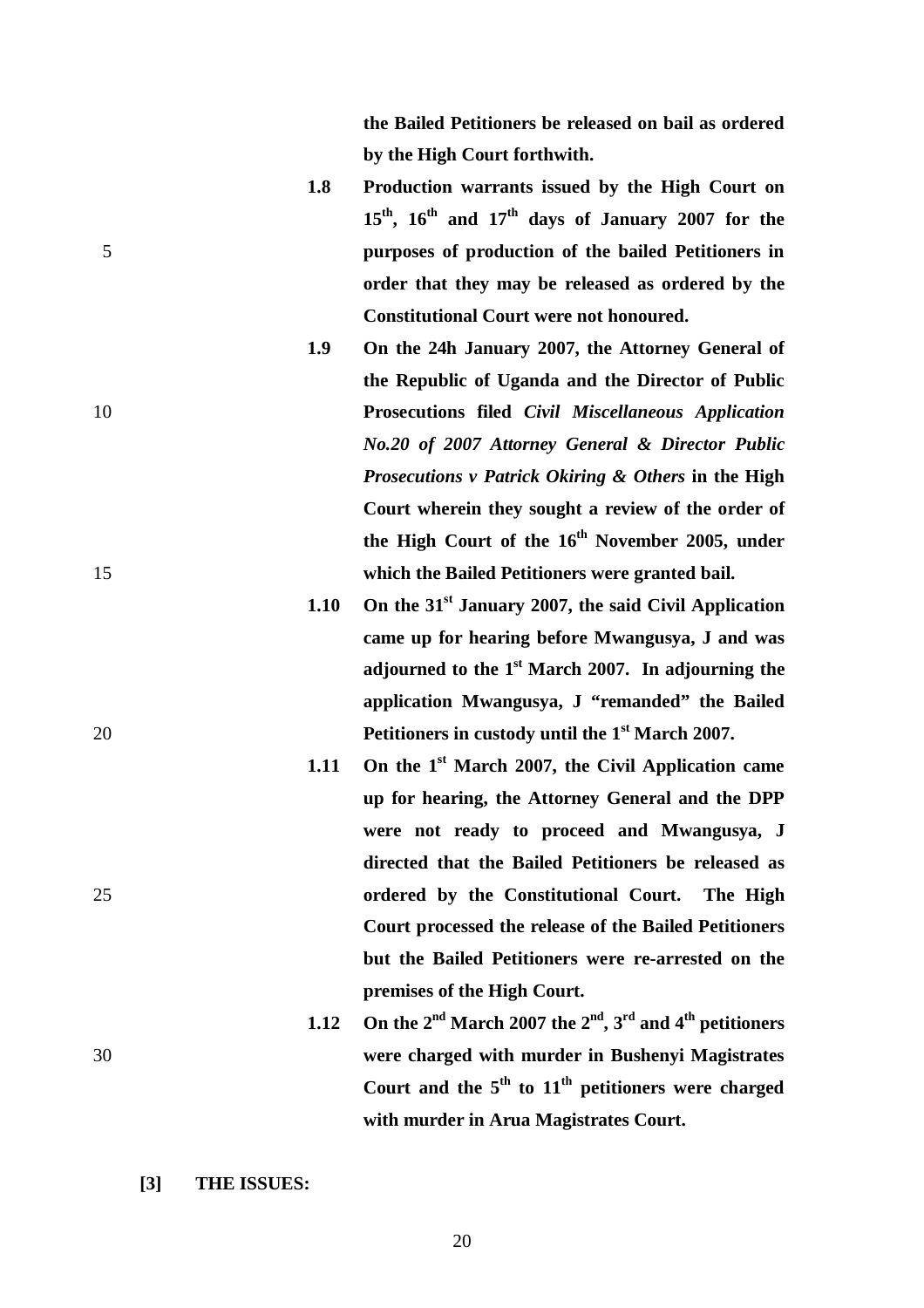At the trial before us, the following four issues were agreed and argued:-

- 1. Whether the security personnel's conduct towards the petitioners in and 5 around the premises of the High Court of Uganda on the  $1<sup>st</sup>$  March 2007 contravened Article 23(1), Article 23(6), Article 24, Article 28(1), Article 28(3), Article 44(a), Article 44(c), Article 126, Article  $28(1) - (3)$  of the Constitution.
- 2. Whether the commencement of the Bushenyi Murder Charges and the 10 Arua Murder Charges against the Petitioners 2 – 4 and 5 – 11, respectively, on  $2<sup>nd</sup>$  March 2007 contravened articles 120(5) Article 126(1) and Article  $128(1) - (3)$  of the Constitution.
- 3. Whether the sequential commencement and simultaneous prosecution by the State of the Treason Trial, the First GCM Proceedings, the Second 15 GCM Proceedings, and the Bushenyi Murder Charges and the Arua Murder Charges contravened Article 24, Article 28(1), Article 28(3), Article 44(a) and article 44(c) of the Constitution.
- 4. Whether the cumulative effect of the conduct of the State towards the Judiciary and the Petitioners in matters connected with the Treason Trial 20 contravened Article 28(1), Article 28(3) and Article 44(c).

## **[4] THE EVIDENCE:**

As already stated above, the petition relies on the evidence of three main 25 witnesses, namely,

The evidence of these three witnesses is a harrowing account of the arrest and detention of the petitioners, their struggle to obtain bail from the High Court the General Court Martial and the Constitutional Court, their experience with 30 two military sieges of the High Court and their still pending trials in some of those courts. Their evidence is largely not challenged. There is the affidavit evidence of two State Attorneys namely, Mrs Robina Rwakoojo and Mrs Joan Kagezi. None of their affidavits mentions any matters of fact. They both say that they knew the law and know that the petitioners are receiving a fair trial.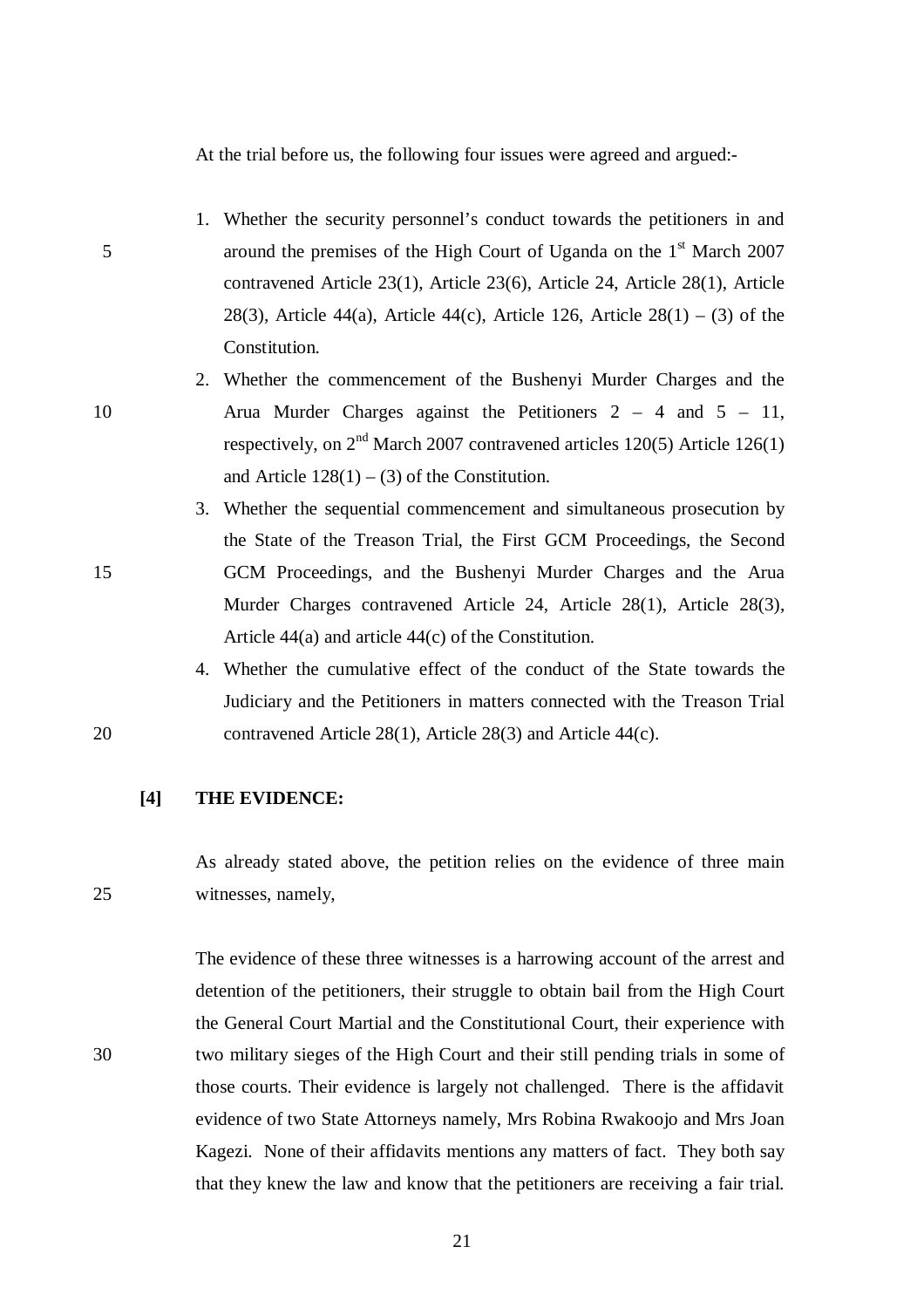None of them claims to have ever represented the respondent in the trials against the petitioners. None of them claims to have been in the High Court the two sieges when the petitioners were violently denied bail. We think that their evidence does not in any way challenge the evidence of three main 5 witnesses in support of the petitioner's case. This court is therefore entitled to believe the petitioners evidence on being truthful on matters they deponed to.

The gist of their evidence is that:-

- 10 (1) They were arrested and charged at different times and in different courts, of Treason, unlawful possession of firearms, Terrorism, rape and murder.
	- (2) Though after a protracted struggle, they managed to obtain bail from the High Court, the State always violently intervened to re-arrest them and recharge and re-detain them.
- 15 (3) Despite several orders of the High Court and the Constitutional Court that they should be released on bail, most of them were still unlawfully on remand at the time this petition was filed.
- (4) That their lengthy unlawful detention and treatment by the agents of the State has caused them physical and psychological torture of the degree that 20 is prohibited by the Constitution of Uganda.
	- (5) That the cumulative effect of the conduct of the State towards the petitioners and the Judiciary has left the petitioners with a very strong apprehension that they may never receive a fair trial in all the cases now still pending against them.
- (1) Mr. Kiyemba Mutale, counsel for the petitioners, who has been involved in the defence of the petitioners in most proceedings they have been involved in our courts. He gives a first hand and eye witness account of what the petitioners have gone through from the time they were arrested up to March 30 2007 when they were arrested at the High Court of Uganda in Kampala after being granted bail. Due to the detailed nature of his evidence, we have reproduced his affidavit in full in the earlier part of this judgment.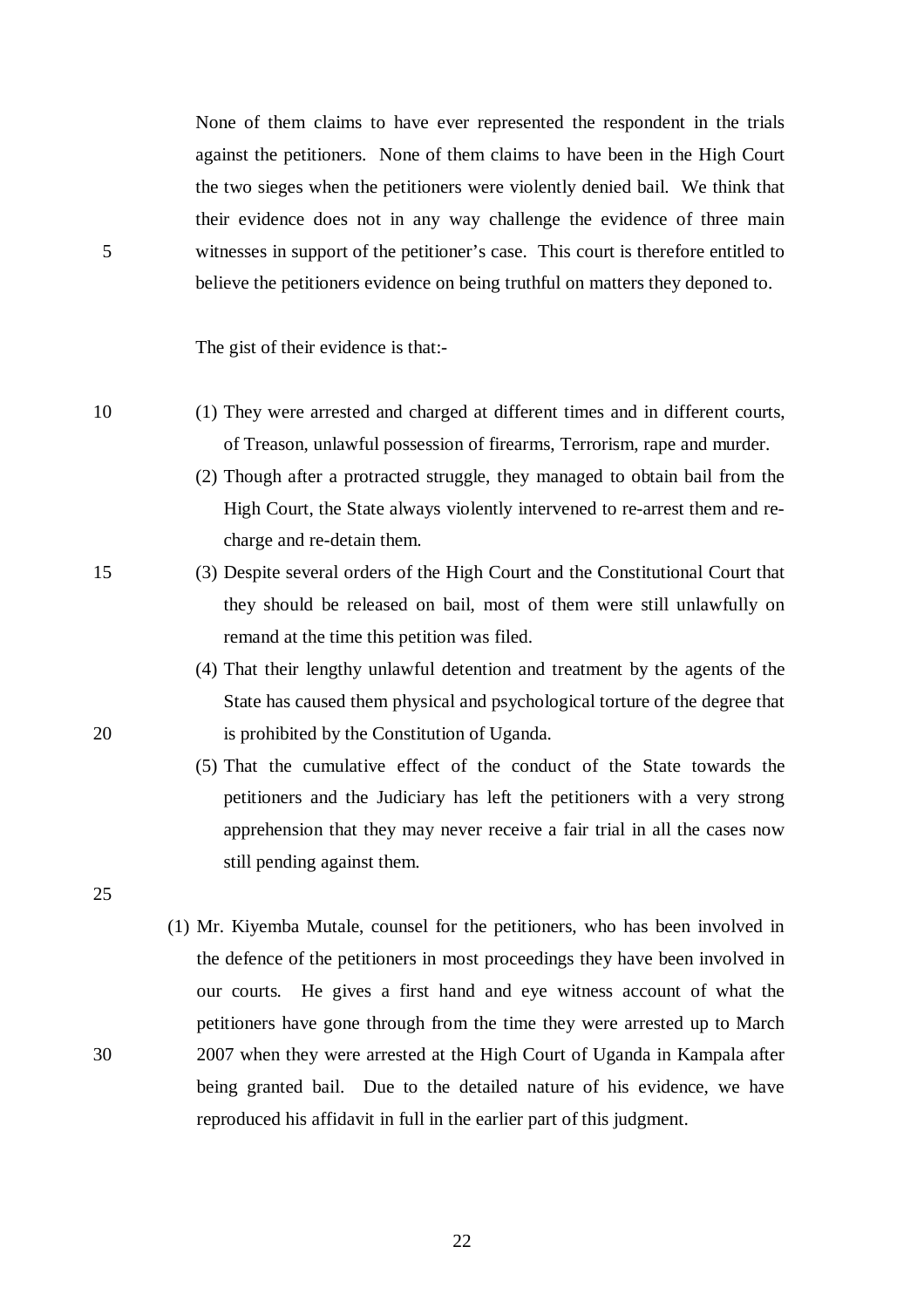(2) Col. (Rtd) Dr. Kizza Besigye gave evidence by affidavit sworn on  $11<sup>th</sup>$  April 2007. He narrates a personal account of what he has gone through since 2001 when he stood for Presidential elections against President Museveni, his escape from Uganda to South Africa for security reasons, his return to 5 Uganda, his arrest and numerous prosecutions on allegations of rape and treason. Many of those charges are still pending in court against him.

Dr. Besigye also swore a supplementary affidavit dated  $10<sup>th</sup>$  May 2007 in which he narrates his experience and that of some of the petitioners who were 10 arrested at the High Court on 1-3.2007 and taken to Bushenyi where they were charged with murder.

(3) Mr. Robert Darius Baguma Tweyambe who is the fourth petitioner was arrested on  $14<sup>th</sup>$  December 2004, was denied bail till  $1<sup>st</sup>$  March 2007, he was 15 arrested in the High Court and driven to Bushenyi where he was charged with murder.

#### **[5] CONSIDERATION AND DETERMINATION OF ISSUE:**

20 **ISSUE NO.1** 

Whether the security personnel's conduct towards the petitioners in and around the High Court of Uganda on  $1<sup>st</sup>$  March 2007 contravened Articles 23(1), 23(6), 24, 28(1), 28(3), 44(a), 44(c), 126 and 28(1)(3) of the 25 Constitution.

A similar issue on similar facts was considered by this court in **Constitutional Petition No.18 of 2005 Uganda Law Society vs Attorney General.** In that case the security forces of Uganda Government, on  $16<sup>th</sup>$  November 2005 30 besieged the High Court of Uganda in order to re-arrest prisoners, including some in this petition, and beat them up after which they were re-arrested and driven back to detention centres in Kampala. This court held that such conduct contravened articles  $23(1)$  and  $(6)$ ,  $28(1)$ ,  $128(1)(2)$  and  $(3)$  of the Constitution.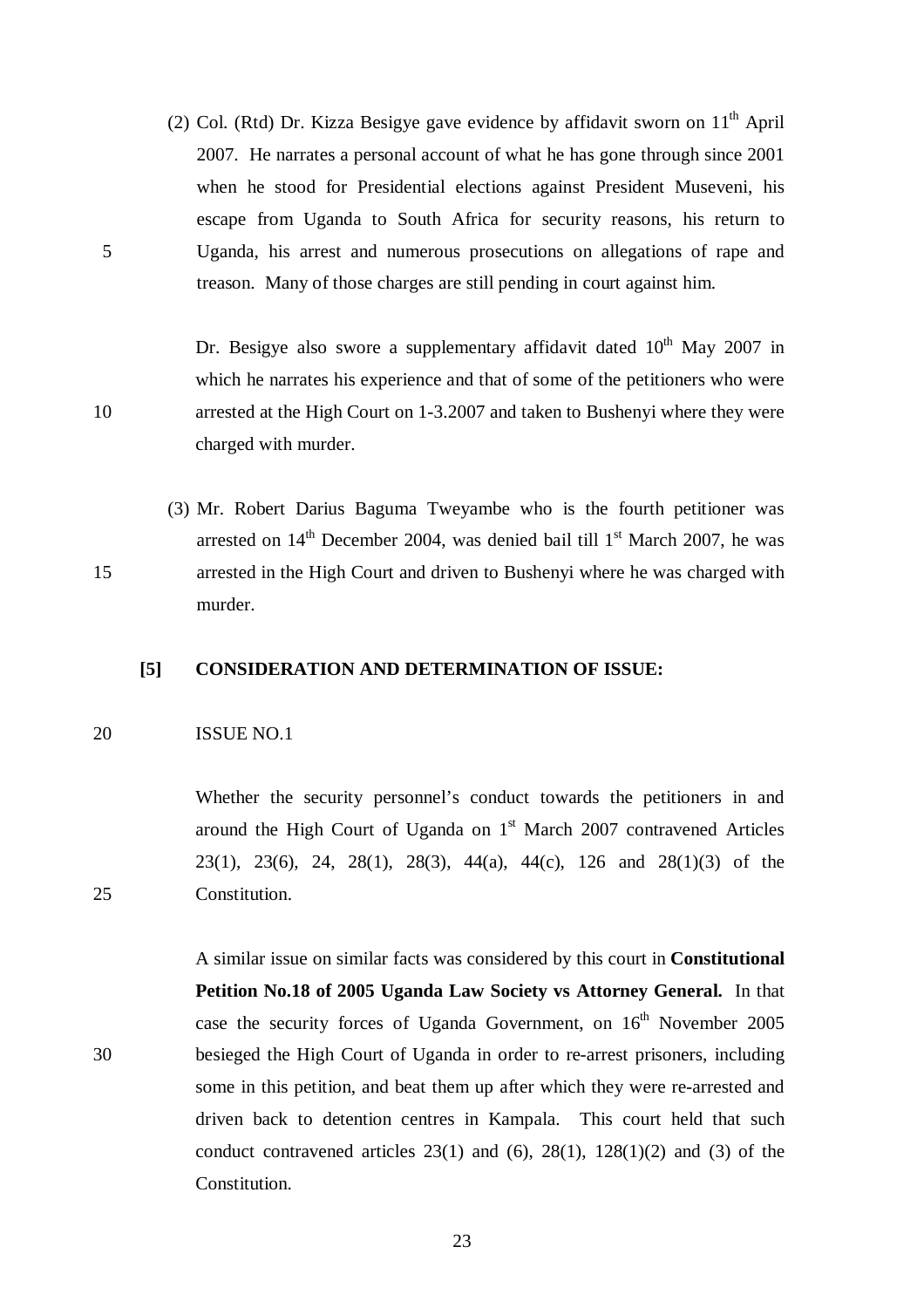In this petition, Mr. F.K. Mpanga who appeared for the petitioners submitted that the siege of the High Court on  $1<sup>st</sup>$  march 2007 was similar but much worse because, in his own words,

**"It was in bad faith, effectively in contempt of this courts declaration in Constitutional Petition No.18 of 2005 and involved physical assaults of the petitioners and counsel Kiyemba Mutala. Hence additionally contravened article 24 of the Constitution** 10 **which prohibits torture or cruel, inhuman and degrading treatment."**

In learned counsel's view, this court is bound by the earlier precedents to make some findings where similar acts have been committed in and around the 15 premises of the High Court.

We agree. What happened on  $3<sup>rd</sup>$  march 2007 has been described in detail in some of the affidavits recorded in this judgment and in many others that have found no space herein. The incident was recorded in poetic language by the 20 Principal Judge of Uganda, Hon. James Ogoola in his book **"SONGS OF PARADISE."** As will be recalled from deponed affidavits on record, Hon. Ogoola was an eye witness to the second siege of the High Court on  $1<sup>st</sup>$  march 2007. Though he did not give evidence or depone to any affidavit, but he describes what happened in his book in chapter 42 entitled: **THE RAPE OF**  25 **THE TEMPLE.** Here we give him space to speak out his on his experience that day:-

- *"1. From thin air they came, bedecked in black camouflage. Like a swarm of angry wasps, the Praetorian Guard descended on*  30 *holy ground their ferocious fangs unfurled, their vicious sting darting – ready to strike.*
	- *2. Warlike, they came; wearing; the bellicose face of terror, the malevolent mask of horror. Wildlike, they charged; wielding*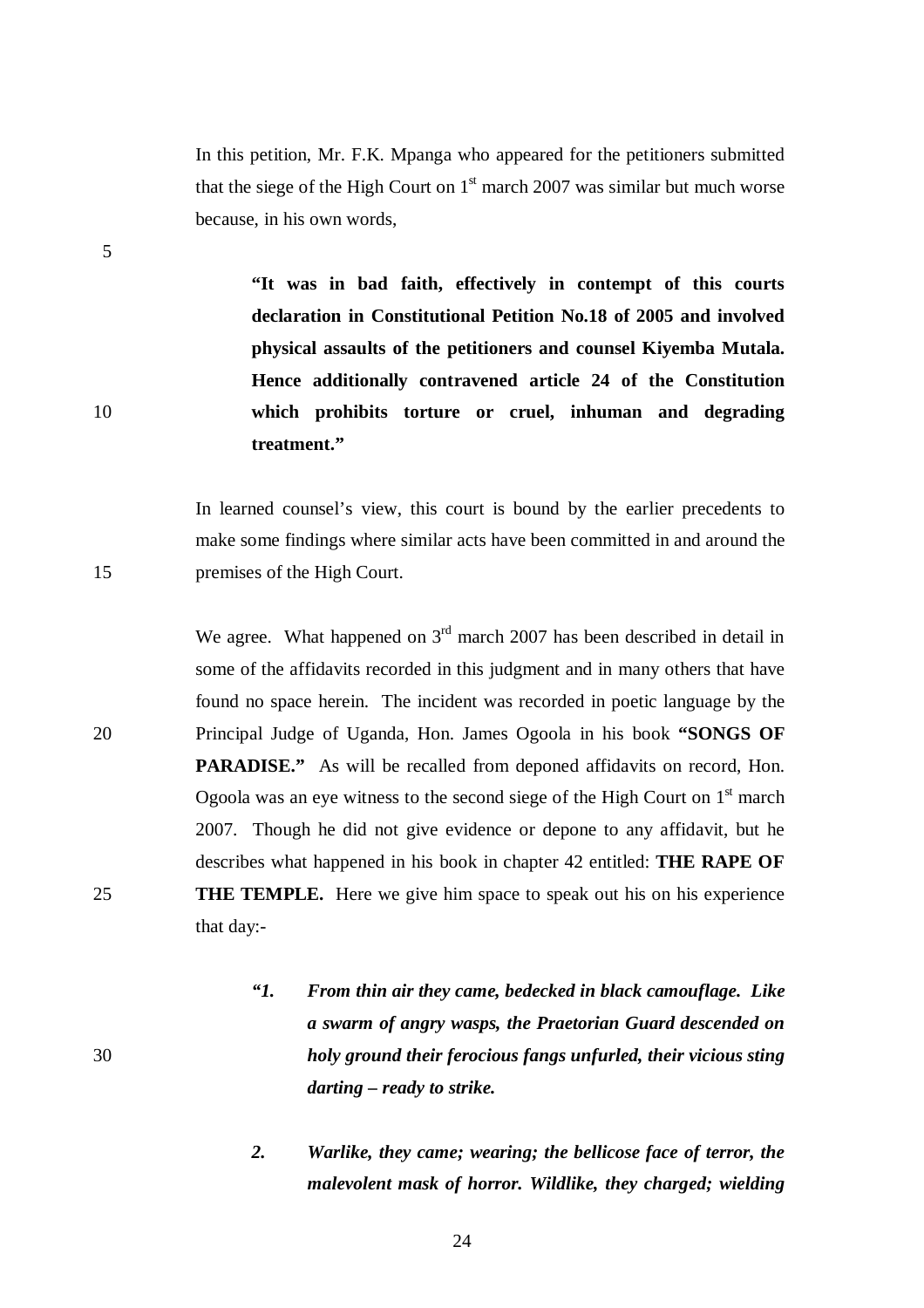*awesome weapons o war; AK-47s cocked, ready to discharge the crackling cartridge; Uzi guns waving ominously in the air, ready to vomit their lethal venom.*

5 *3. With wrath and fury, they came: their hapless prey to snatch. They laid siege to the fortress of justice. Like warmongers, they darted here and they darted there: their prey to seize and abduct. They turned the Temple of serenity into a theatre of war.*

10

15

*They transformed the Shrine of refuge, into a treacherous den of vipers! The prisoner on trial, seeking justice from the Temple, they sought to pick and to pluck from the very arms of the goddess of the Temple.*

- *4. The goddess, blindfolded and balancing the scales of justice in her hands stood still, holding her breath, stunned, horrified. Gripped in grief and disbelief, at the invaders' heretical effrontery, the goddess was heard to lament in*  20 *torment; 'It is abominable! This is sacrilege! To strip me thus before my own family, to expose my bare nakedness before my own flock!" Like mystic monks in mourning, dressed in black gowns. The Temple scribes stood, distressed. Their heads, begarbed in grey wigs, they shook in anguish.*  25 *From their numbed lips, a gasp of moaning issued forth: bewailing the disgrace! Bemoaning the debauchery! Be crying the desecration!*
- *5. Obvious to the sanctity of the Temple, blind to the*  30 *Congregation's reverence for the purity of the shrine, the serpentine reptiles plunge into a frenzied rampage. Obstinate, the swaggering warlords trample unholy boots on holy ground. With guns ready to rumble, they go on the Rambo.*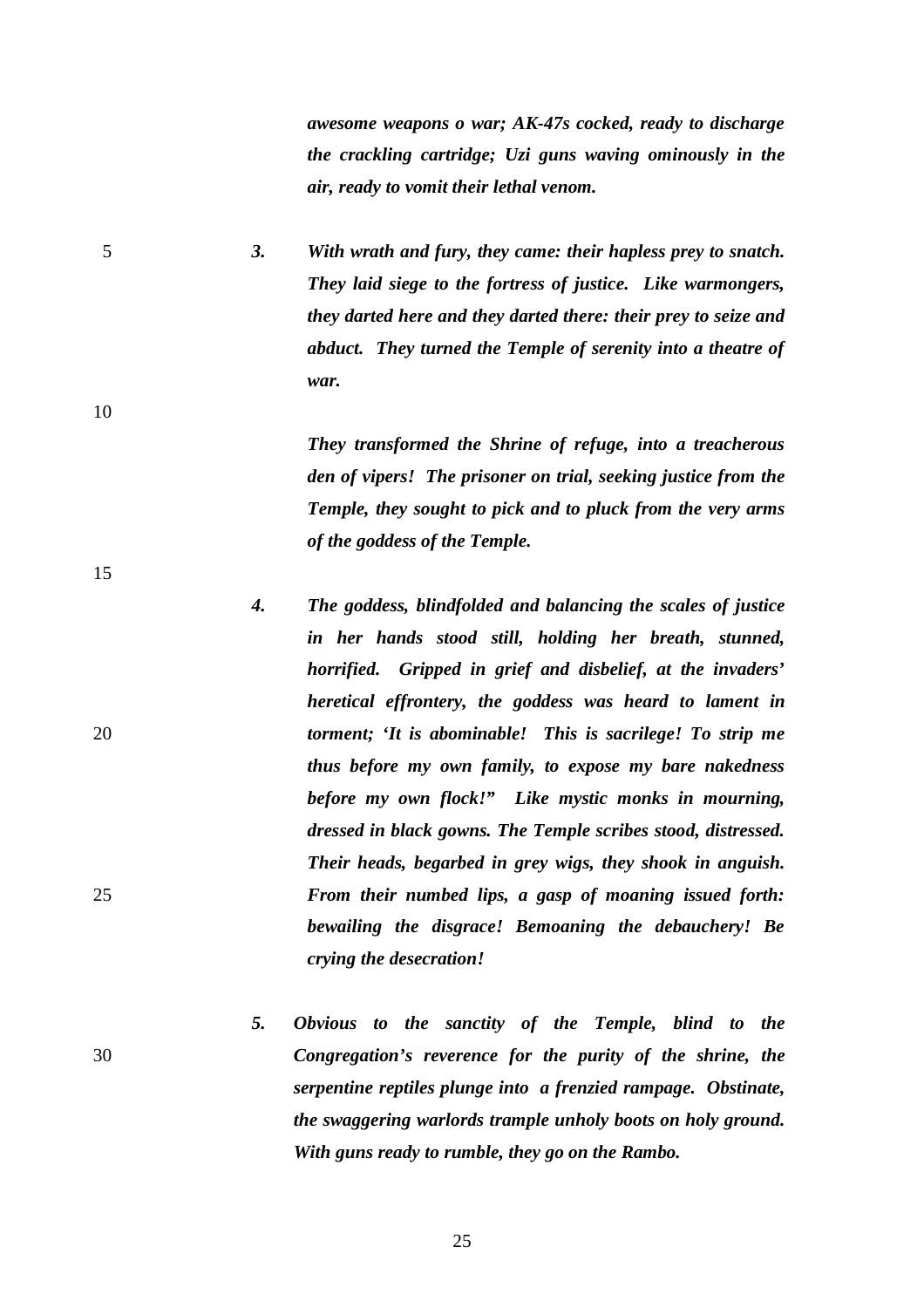- *6. Straight for the goddess they dash, into the inner sanctum of the Shrine. Discarding all discretion to the four winds, they charge: menacingly, disgracefully they strip her- like a harlot in a harem; unshamefacedly, unfeelingly, they prostrate her –* 5 *like a common prostitute*
- *7. There, in broad daylight; there under the wide open skies with high heaven looking on – The Black mambas commit abominable iniquity, with abnormal impunity. There, in spite*  10 *of the Congregation of an august Assembly of visiting Ambassadors; learned Advocates; the Accused; their Accomplices; the Temple's own administrators; and the elect members of the Tribe's Supreme Council of Meditation – there, under the very eye of the High Priest himself duly seated on the*  15 *Judgment Seat – the Black Mambas commit the vile deed: the abomination of desolation!*
- *8. Such unutterable trespass, such unrequited transgression had not been seen before – not since the sacrilegious execution of*  20 *the Chief Priest, Kiwanuka He was snatched, hauled and carted away from this very shrine. Like a common thief, the infidels of the military ilk dragged him.. From the sanctum of the shrine, to the place of the skull, they led him. There, in the slaughterhouse, in the hall of the holocaust, they butchered and*  25 *quartered him: a martyr for judicial independence!*
- *9. In no other shrine: anywhere, anytime – was ever so callous a calamity committed. Not on this side of the Equator; nor on the other. Not in these times; nor in earlier ones – indeed, not since the Age of Darkness. The more the pity, to see horrific*  30 *history re-enacted!*
	- *10. In the aftermath of the vile defilement of the goddess, the voice of one, a sage and a knight brave, from the high priesthood of the Temple, broke forth, shattering the still silence. In*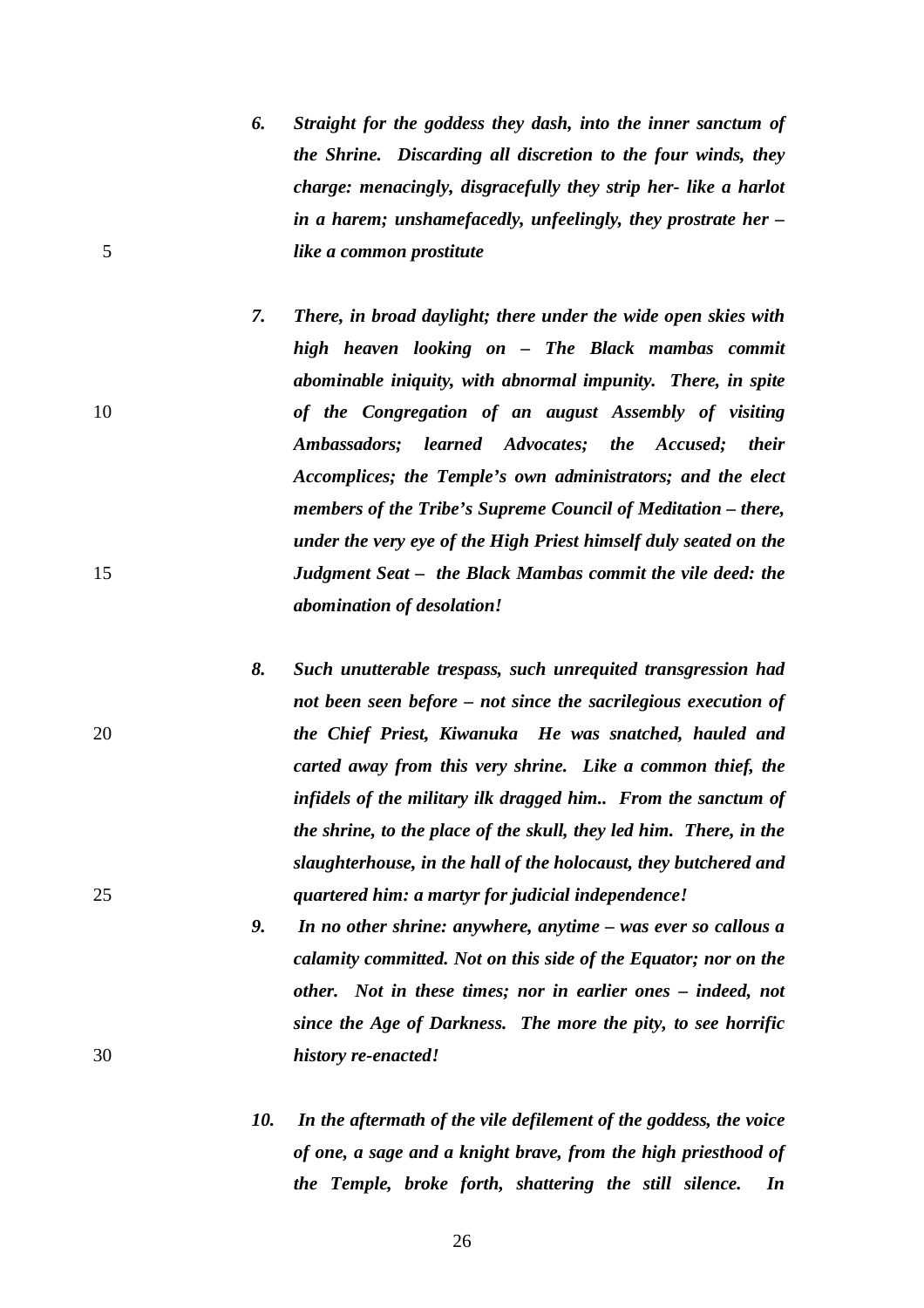*anguished rumination, in righteous rage, the shrill voice rung out: "The Rape of the Temple! What a day! A fateful day of woe! A day of infamy!'*

5 *11. Abruptly, the prophetic voice of the poetic knight stirred up a torrent of popular protest. Fellow knights, the Temple scribes, the zealots, the Pharisees, and the elders – all from the learned fraternity, and all kindred souls – at home and abroad: joined and swelled the public protest. They rose as one. As one they*  10 *spoke in unity and in solidarity. They demanded: Independence for the Temple, and for the Shrine: virginity – the true bedrock and lynchpin of the divine trinity on which rests the three venerable virtues of: The Reign of Justice; the Rule of Reason; and the Assurance of Equality.*

- *12. Perhaps, just perhaps: there could be a silver lining on the Black mambas' dark cloud of terror.*
- *13. Perhaps, the horror and the trauma of the ravishing of the shrine would so powerfully and indelibly be inscribed on the*  20 *heard and the common conscience of the Tribe, as to awaken the Elders' sensitivity to the sanctity of the Temple of Justice.*

We now consider whether the provisions of the Constitution cited in this issue were contravened by the above conduct of the respondent.

Articles 23, 23(6) and  $128(1) - (3)$  of the constitution:

15

25

The decision of the Constitutional Court as confirmed by the Supreme Court in **Attorney General vs Uganda law Society is final:** The conduct of the 30 respondent at the high court of Uganda on  $16<sup>th</sup>$  November 2005 which is similar to the conduct of the same respondent at the same place on  $1<sup>st</sup>$  March 2007 was declared to have contravened the above articles of the Constitution. We hold that the conduct of the respondent in the instant violated the above provisions of the Constitution.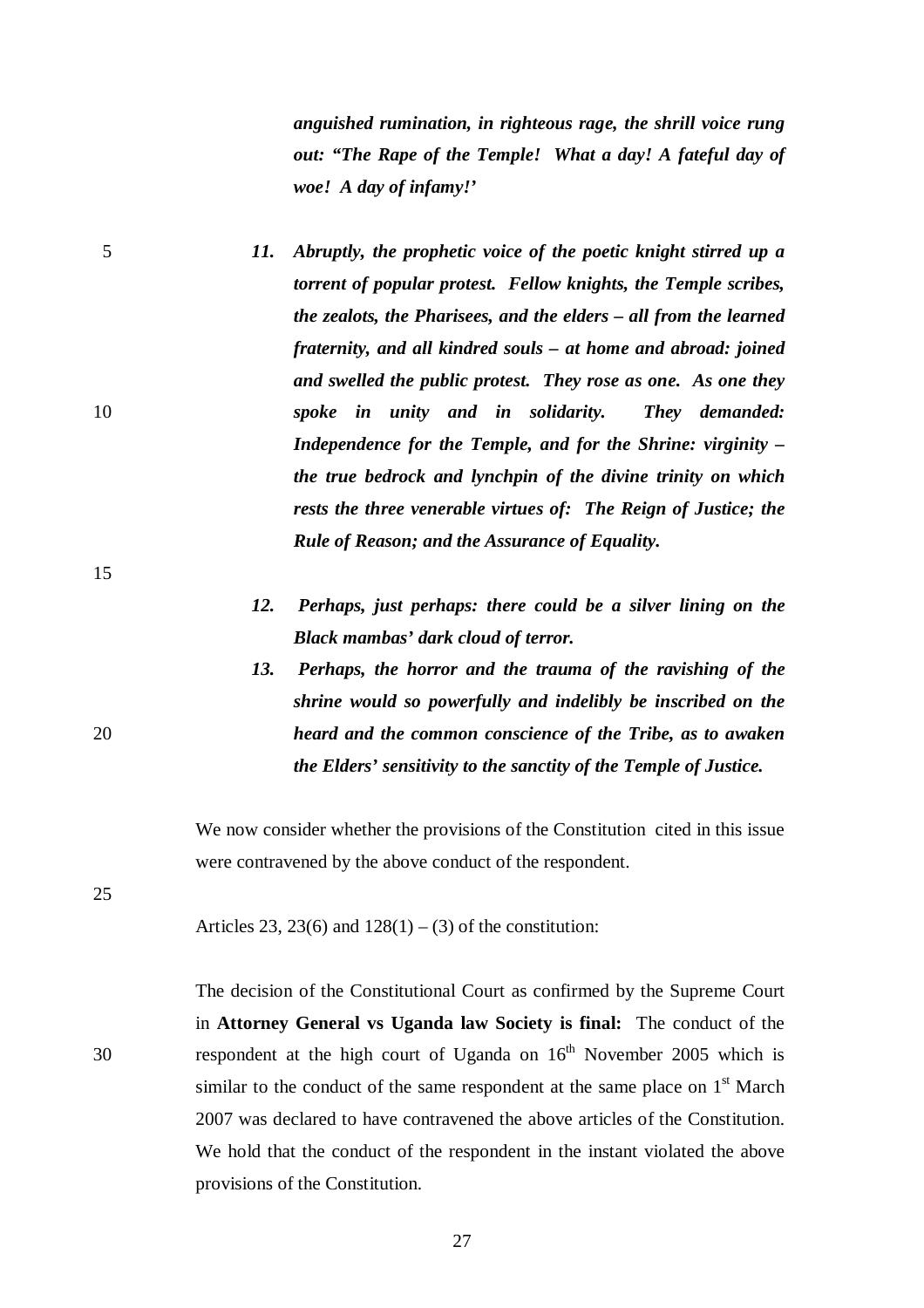Articles 24 and 44(a) of the constitution:

On  $1<sup>st</sup>$  march 2007, not only were the petitioner severally beaten and tortured 5 but their lawyer was also badly beaten to the extent that constaunted torture. The word torture is not defined in our Constitution. However, the International Convention against Torture and Other Cruel or degrading Treatment or Punishment defines "torture" to mean:-

- **"Any act which causes severe pain or suffering, whether physical**  10 **or mental, is intentionally inflicted on a person or such purposes as obtaining from him or a third person information or a confession, punishing him for an act he or a third person has committed or is suspected of having committed, or intimidating or coercing him or a third person, or for any kind, when such pain or suffering is**  15 **inflicted by or at the instigation of or with the consent or a acquiescence of a public official or other person acting in an official capacity. (Emphasis added)"**
- In our view, the petitioners had gone to court to seek justice but instead they 20 were subjected, in court premises, inside the Temple of Justice, to humiliating, cruel and degrading treatment that is prohibited by articles 24 and 44(a) of our Constitution. We hold that the conduct of the respondent on  $1<sup>st</sup>$  march 2007 violated the two above articles of the constitution.

Article 28(3)(a) provides that every person charged with a criminal offence shall be presumed innocent until proved guilty or until that person has pleaded guilty. Article 44(c) of the constitution prohibits any derogation from the right 30 to a fair hearing. The petitioners had gone to court to seek bail which was their constitutional right. They had been convicted of any offence. They were entitled to the benefit of the presumption of innocence. Instead, the State invaded high Court where they were in the process of getting that bail. They were beaten, tortured, arrested and taken for continued detention. That

<sup>25</sup> Article 28(3) and Article 44(c):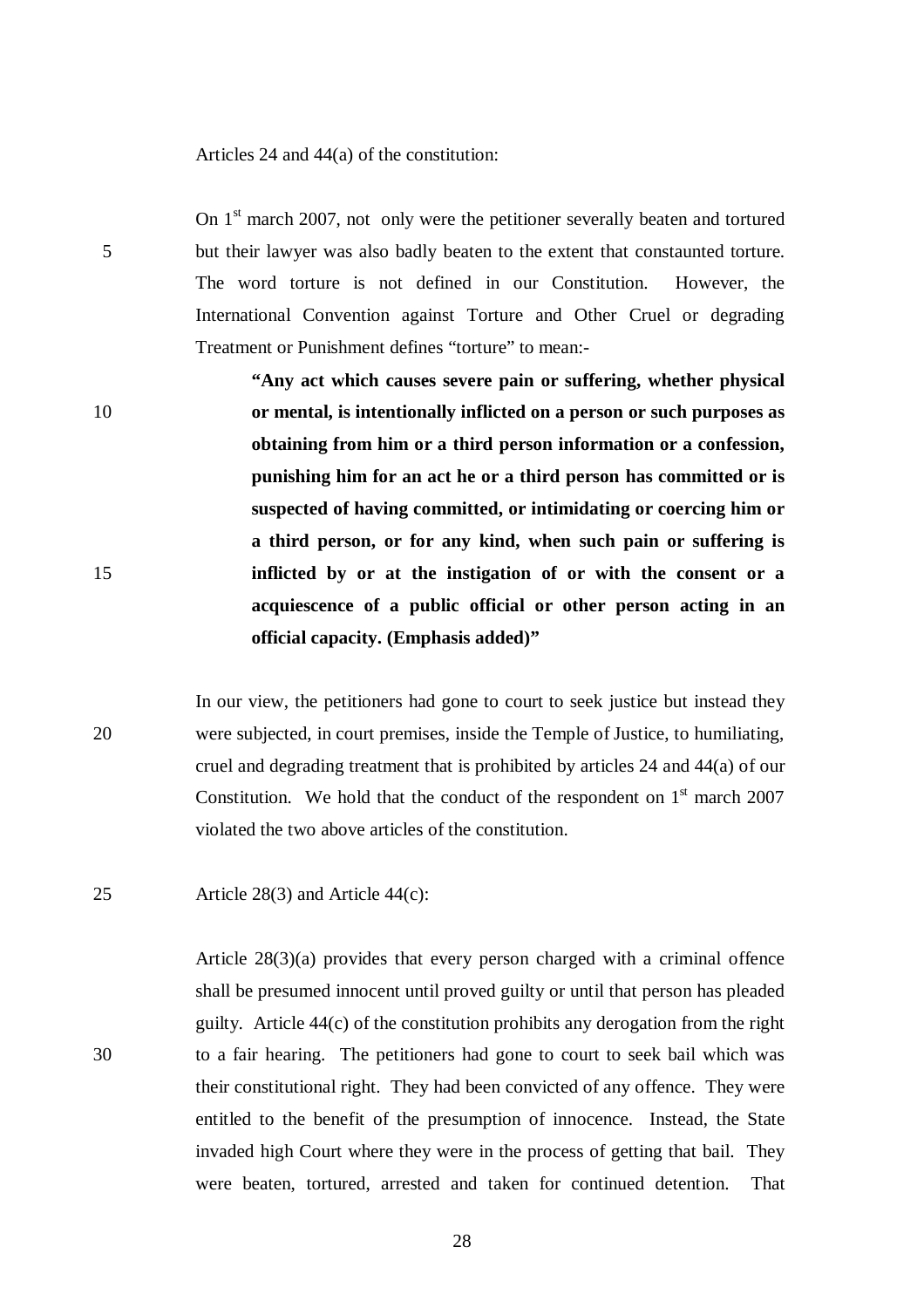conduct was clearly a negation of the petitioner's right to bail and the right to be presumed innocent till they are proved guilty or they plead guilty. They were denied in the process the right to a fair trial guaranteed under the two articles of our constitution. The actions of the State violated those two articles 5 of the Constitution.

Article 126 of the Constitution:

This article provides:-

10

**Judicial power is derived from the people and shall be exercised by the Courts established under this Constitution in the name of the people and in conformity with the law and with the values, norms and aspirations of the people."**

15

In the exercise of this judicial power, the Courts are Independent and are not subject to the Control or direction of any person or authority. The Executive has no role in that process except such a role that tit may be assigned by the judiciary. The Constitution (article 28(2)) prohibits all forms of interference 20 with Courts or judicial officers from any person or authority. Judicial power is derived ONLY from the people and is exercised by ONLY THE COURTS established under the Constitution. The acts of the State on  $1<sup>st</sup>$  march 2007 at the premises of the High Court of Uganda in Kampala grossly interfered with the exercise of judicial power in contravention of article 126 and 128 of the 25 Constitution. We therefore answer the first issue in the affirmative. ISSUE NO.2 AND 3:

- 2. Whether the commencement of the Bushenyi Murder Charges and the Arua Murder Charges against petitioners 2-4 and 5-11, respectively, on 30 2<sup>nd</sup> March 2007 contravened articles 120(5), 126(1) and 128(1) – (3) of the Constitution.
	- 3. Whether the sequential commencement and simultaneous prosecution by the State of the Treason trial, the first GCM proceedings the second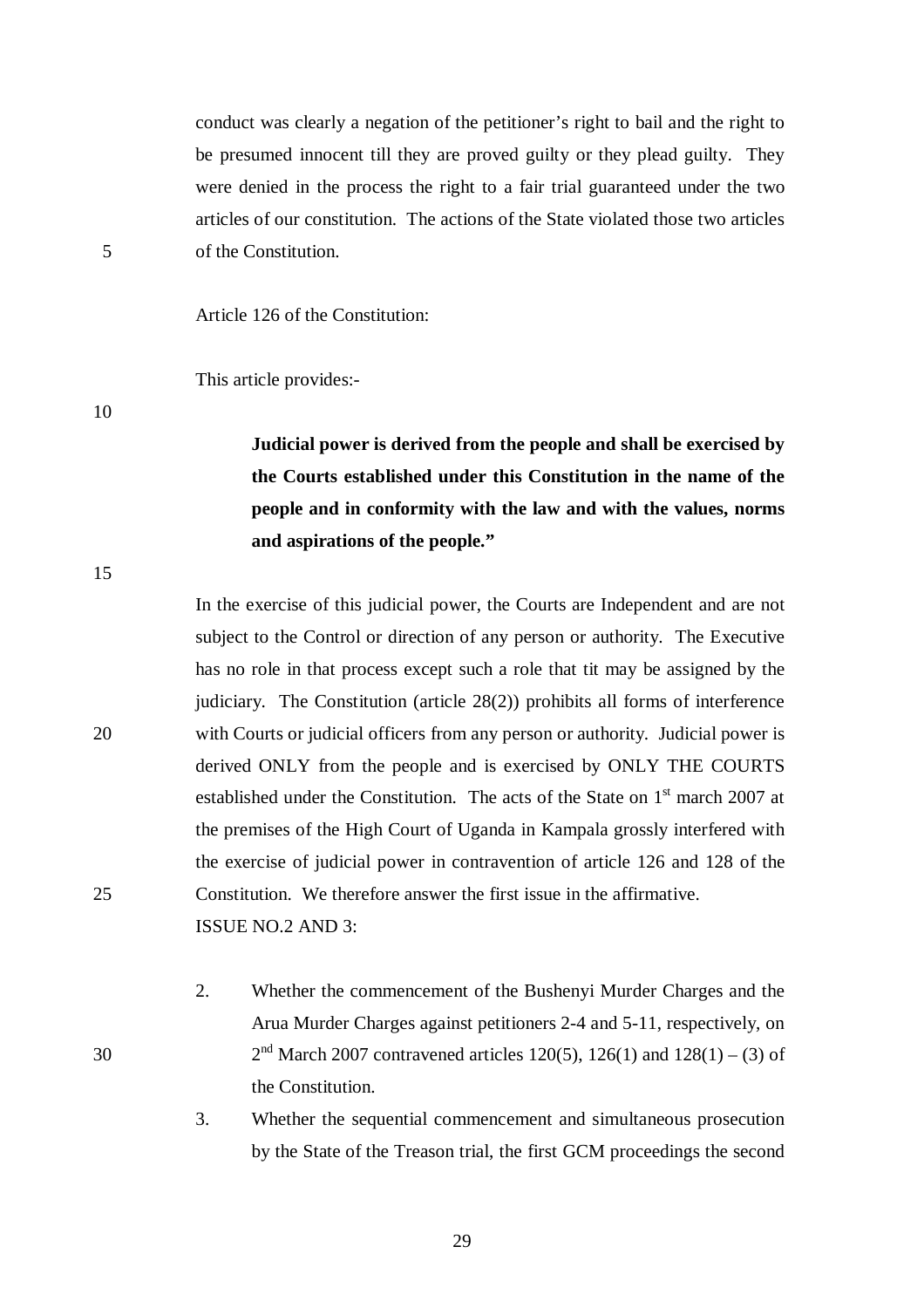GCM, THE Bushenyi Murder Charges and the Arua Municipal Charges contravened Articles 24, 28(1), 28(3) 44(a) and 44(c).

We propose to deal with these two issues together Mr. Mpanga who 5 represented the petitioners in submitting on these grounds stated that the complaint here is that the State in its effort to prevent the petitioners who had been granted bail by the High Court from being released, filed all these charges. He stated that all the charges are founded on similar facts – a plot to overthrow the government of 10 Uganda by force of arms. He pointed out that evidence to prove the allegations is contained in the affidavits of Kiyemba Mutala paragraphs 5, 6, 13 and 32 and Robert Tweyambe paragraphs 8, 11, 16 and 33. He also referred to paragraph 6 of Rugugunga's statement (annexture C) to Kizza Besigye's affidavit. He claimed that the 15 manipulation f the system by the State is violation f the inherent protections provided in Articles 28(1), 28(3), 28(9) and 44©. He also cited the decision of the Supreme Court in **Constitutional Appeal No.1/06 – Attorney General v Uganda Law Society** in particular the judgement of Mulenga JSC at page 10-11. The learned justice said:-

**"I also agree with the majority holding of the Constitutional Court that the concurrent proceedings in the two courts were inconsistent with the principle underlying the provisions of Article 28(9) of the Constitution which prohibits the trial of a person for**  25 **an offence of which he or she has been convicted or acquitted. In effect that provision is an aspect of the protection of the right to fair hearing, namely the right not to be tried more than once on the same facts or for the same actus reus. The principle being that right originates from an old English Common Law Maxim that** *'no*  30 *man is to be brought in jeopardy of life or limb more than once for the same offence.'* **I agree with the proposition invoked by Okello J.A (as he then was) that a constitutional provision which relates to a fundamental right must be given an interpretation that realizes the full benefit of the guaranteed right. Article 28(9) is such**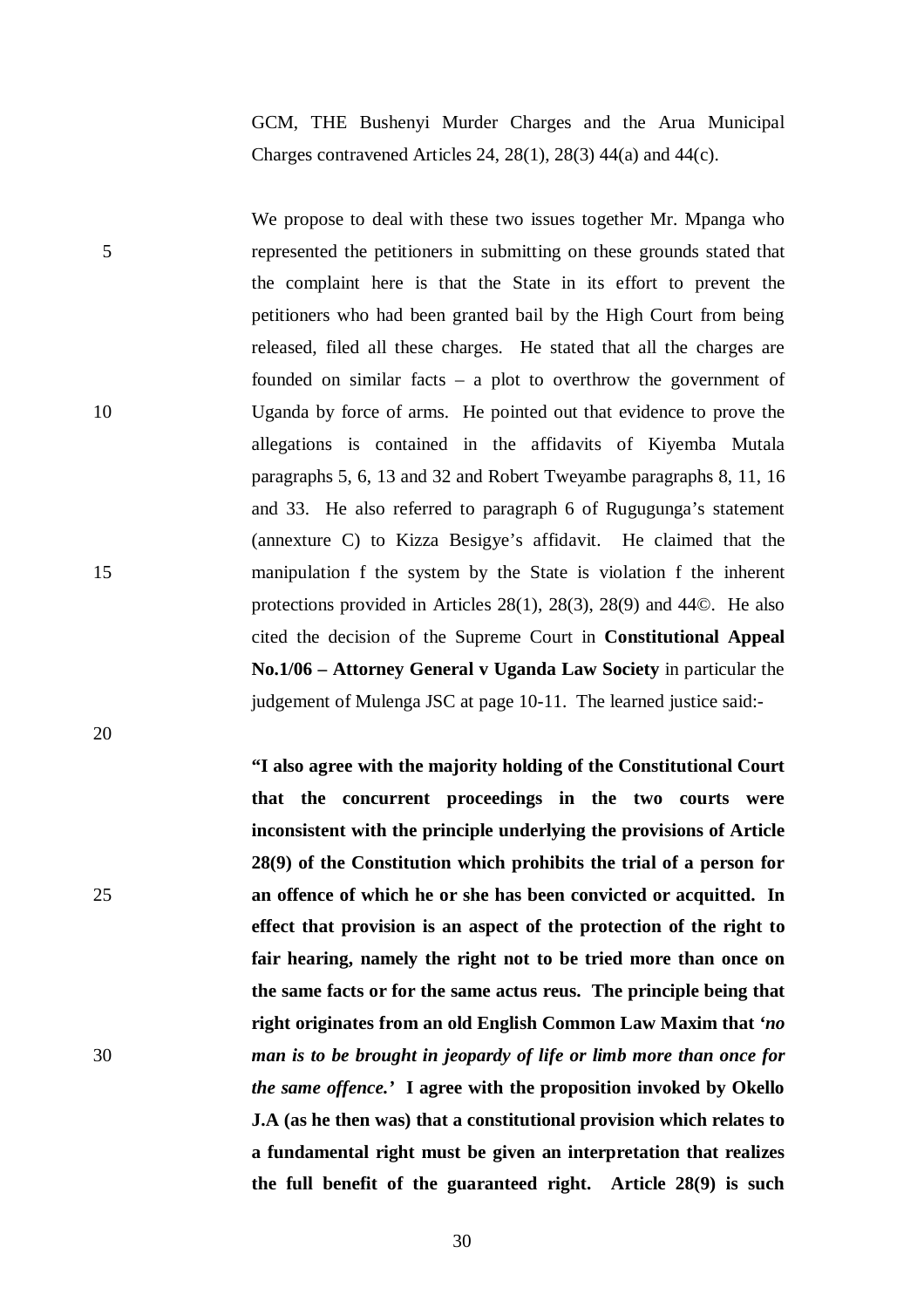**provisions that must be give such interpretation, and not the narrow interpretation urged by the appellant.**

**Subject to the rule of misjoinder, the prosecution has the liberty to**  5 **join in the same charge sheet or indictment against an accused person all possible offences arising from the same facts in order that the offences are tried together. The law also empowers the court in appropriate circumstances to convict an accused person of an offence established by the adduced evidence instead of the**  10 **offence stated in the charge sheet or indictment. All this is in recognition of the principle that an accused person should be subjected to trial on the same facts only once. Needless to say, concurrent criminal proceedings in respect of the same facts entail trial more than once."**

15

He further submitted that the first and second General Court martial proceedings against the petitioners are void *ab initio.* It was counsel's contention that the evidence of the petitioners was not contradicted and in the premises the court is bound to hold that there were violations of the petitioners 20 protected rights.

Mr. Oluka did not agree. He submitted that concurrent proceedings in the High Court and the murder charges in Bushenyi and Arua do not contravene any of the articles in the constitution. He stated that the offences with which 25 they were charged are a creature of the Penal Code act and the DPP can institute a multiple set of proceedings relating to the same events under section 31 of the Trail on Indictments Act. He dismissed the argument by counsel for the petitioners that the treason and murder charges contravene Article 28 of the constitution.

30

There is no dispute that the petitioners were charged in civilian and military courts with various offences under the penal code Act and the Firearms Act. At the time of hearing the petition counsel for the petitioners informed us that the Bushenyi and murder charges against some of the petitioners had been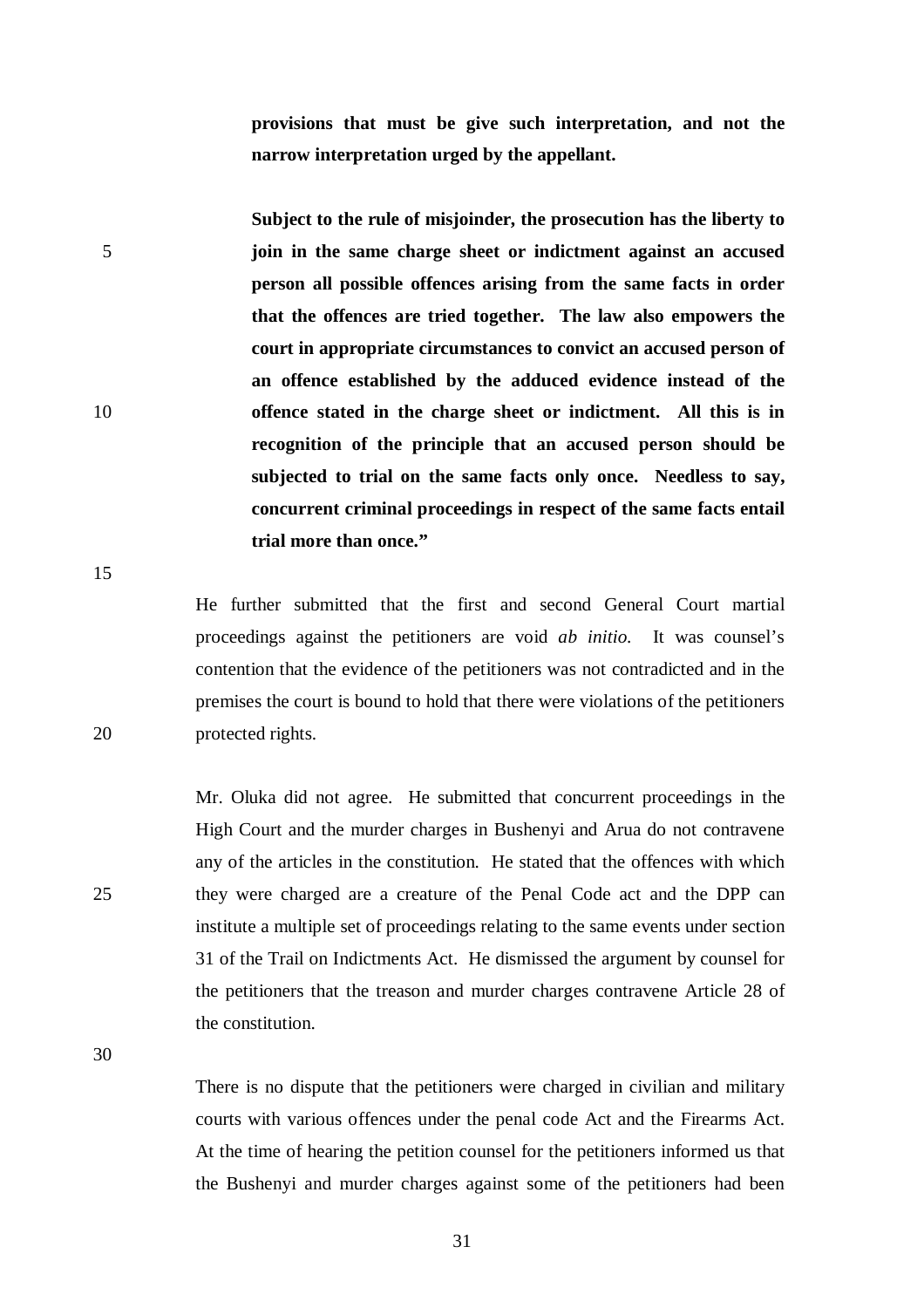with drawn by the DPP. However, the charges in the General court martial and the High Court are still pending. The complaint by the petitioners' complaint is that the State is manipulating the process and this has the effect of violating inherent protection in Articles 28(3), 28(1) 29(9) and 44(c).

(a) These articles read:

5

Article 28(1) "In *the determination of civil rights and obligations or any criminal charge, a person shall be entitled to a fair, speedy and public hearing before an independent and impartial court or*  10 *tribunal established by law."*

Article 28(3) reads:

|    | "Every person who is charged with a criminal offence shall-       |
|----|-------------------------------------------------------------------|
| 15 | (a) be presumed to be innocent until proved guilty or until that  |
|    | person has pleaded guilty;                                        |
|    | (b) be informed immediately in a language that the person         |
|    | understands of the nature of the offence;                         |
|    | (c) be given adequate time and facilities for the preparation of  |
| 20 | his or her defence;                                               |
|    | (d) be permitted to appear before a court in person or, at that   |
|    | person's own expense by a lawyer of his or choice;                |
|    | (e) in case of any offence which carries a sentence of death or   |
|    | imprisonment for life, be entitled to legal representation at     |
| 25 | the expense of the State;                                         |
|    | (f) be afforded, without payment by that person, the assistance   |
|    | of an interpreter if that person cannot understand the            |
|    | language used at the trial;                                       |
|    | (g) be afforded facilities to examine witnesses and to obtain the |
| 30 | attendance of other witnesses before the court."                  |
|    |                                                                   |

Article 28(9) says: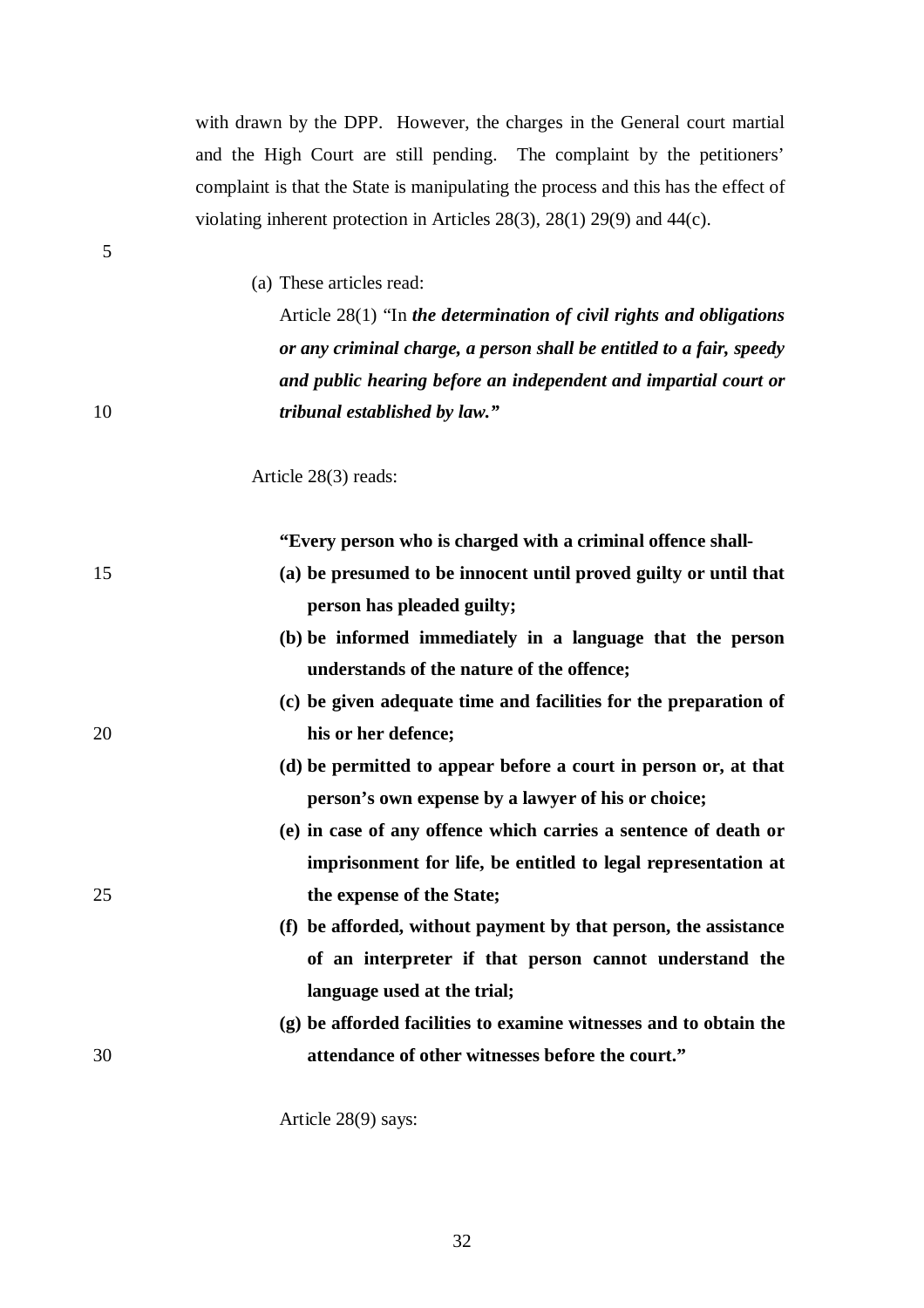**"A person who shows that he or she has been tried by a competent for a criminal offence and convicted or a acquitted of that offence, shall not again be tried for the offence or for other criminal offence of which he or she**  5 **could have been convicted at the trial for an order of a superior court in course of appeal or review proceedings relating to the conviction or acquittal."**

Article 44(c) states:

**(a) …………………**

**Notwithstanding anything in this Constitution, there shall be no derogation from the enjoyment of the following rights and freedoms**

| 15 | ( <b>b</b> )                    |
|----|---------------------------------|
|    | (c) The right of fair hearing." |

10

**The Supreme Court in Constitutional appeal No.1/06 – Attorney General v Uganda Law Society** has pronounced itself on the issue 20 and acts of charging people in different courts with offences which arise out of similar facts, the principle enunciated in that case apply with equal force to the facts of the instant petition. We reiterate that principle and grant the declaration sought.

25 **"Notwithstanding anything in this constitution, there shall be no derogation from the enjoyment of the following rights and freedoms (a) ……………… (b) ………………** 30 **(c) The right to fair hearing."**

> **The Supreme Court in Constitutional appeal No.1/06 – Attorney General v Uganda law Society** has pronounced itself on the issue and acts of charging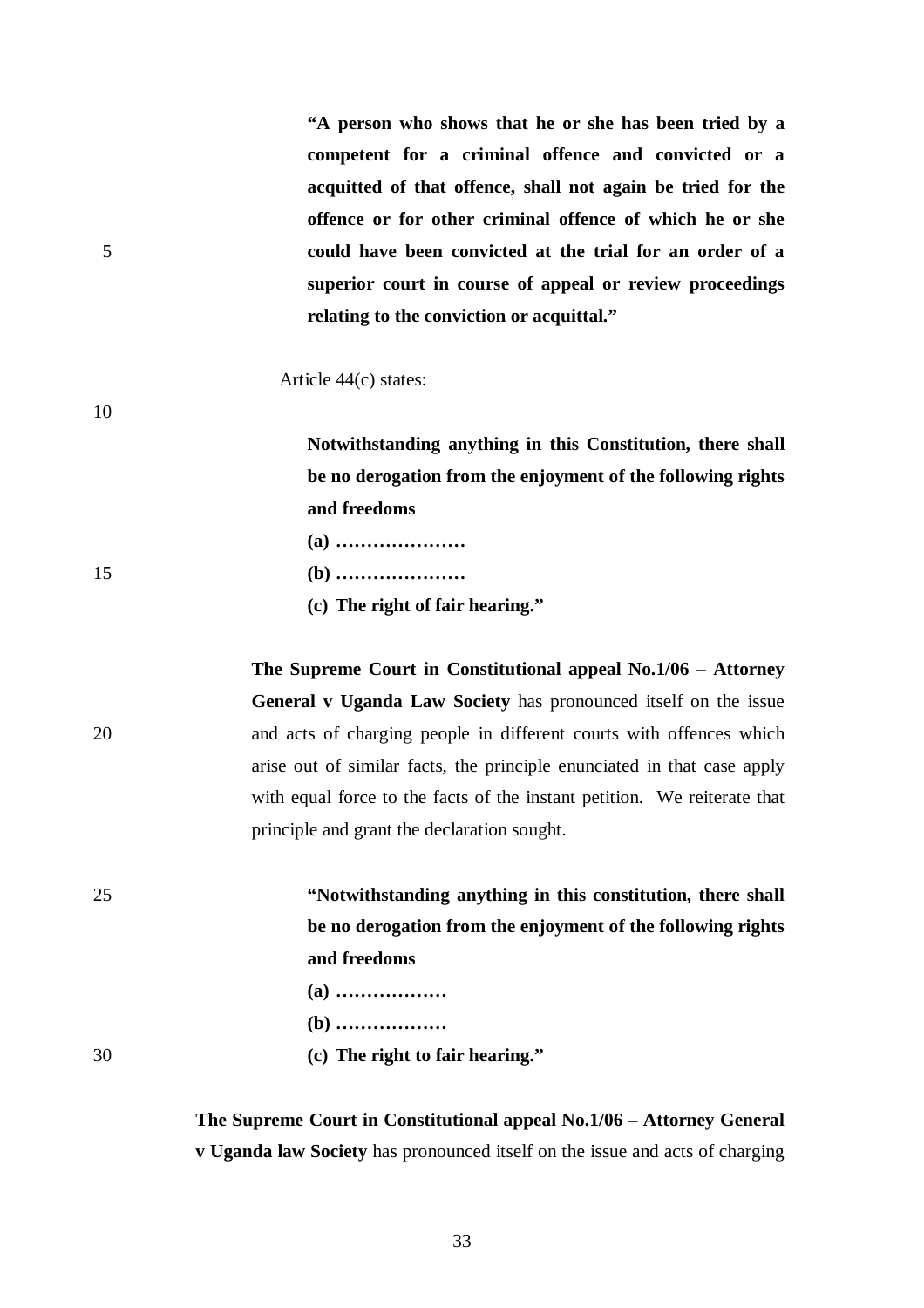people in different courts with offences which arise out of similar facts, of the instant petition. We reiterate that principle and grant the declaration sought.

### ISSUE NO. FOUR

Whether the cumulative effect of the conduct of the State towards the judiciary and the petitioners in the matter connected with the Treason Trial contravened articles  $28(1)$ ,  $28(3)$  and  $44(c)$  of the Constitution.

- 10 We have already discussed the nature and content of the evidence that was adduced in this petition. The evidence is not challenged or contradicted in any way. The evidence shows clearly that the petitioners were arrested in 1995 for alleged treason and misprision of treason committed between the years 2001 and 2004. In November 2005 they were committed for trial to the High Court. 15 They subsequently applied for bail pending trial and when the High Court showed inclination to release them on bail, the security and other State agencies started doing everything thinkable and unthinkable to ensure that they do not get released. To begin with, they charged them for exactly the same offences in the General Court Martial while they were waiting for trial in 20 the High Court, they amended charges against the petition to include an offence of Terrorism though clearly the General Court Martial had no jurisdiction to try that crime. The other activities carried out by State agencies in order to prevent the petitioners from being released on bail are enumerated in paragraph  $(1)(d)$  of the petitioners as hereunder:-
	- (i) Carrying out 2 (two) armed sieges and invasions of the High Court of the Republic of Uganda – on the  $16<sup>th</sup>$  of November 2005 (hereinafter referred to as "the First Court Siege") and on the  $1<sup>st</sup>$  March 2007 (hereinafter referred to as "the Second Court Siege");
- 30

25

5

(ii) Charging the petitioners with terrorism and unlawful possession of firearms in Criminal Case No. UPDF/GCM/075/2005 before the General Court Martial ("hereinafter referred to as the First GCM Proceedings") and  $2<sup>nd</sup>$  to  $11<sup>th</sup>$  petitioners with unlawful possession of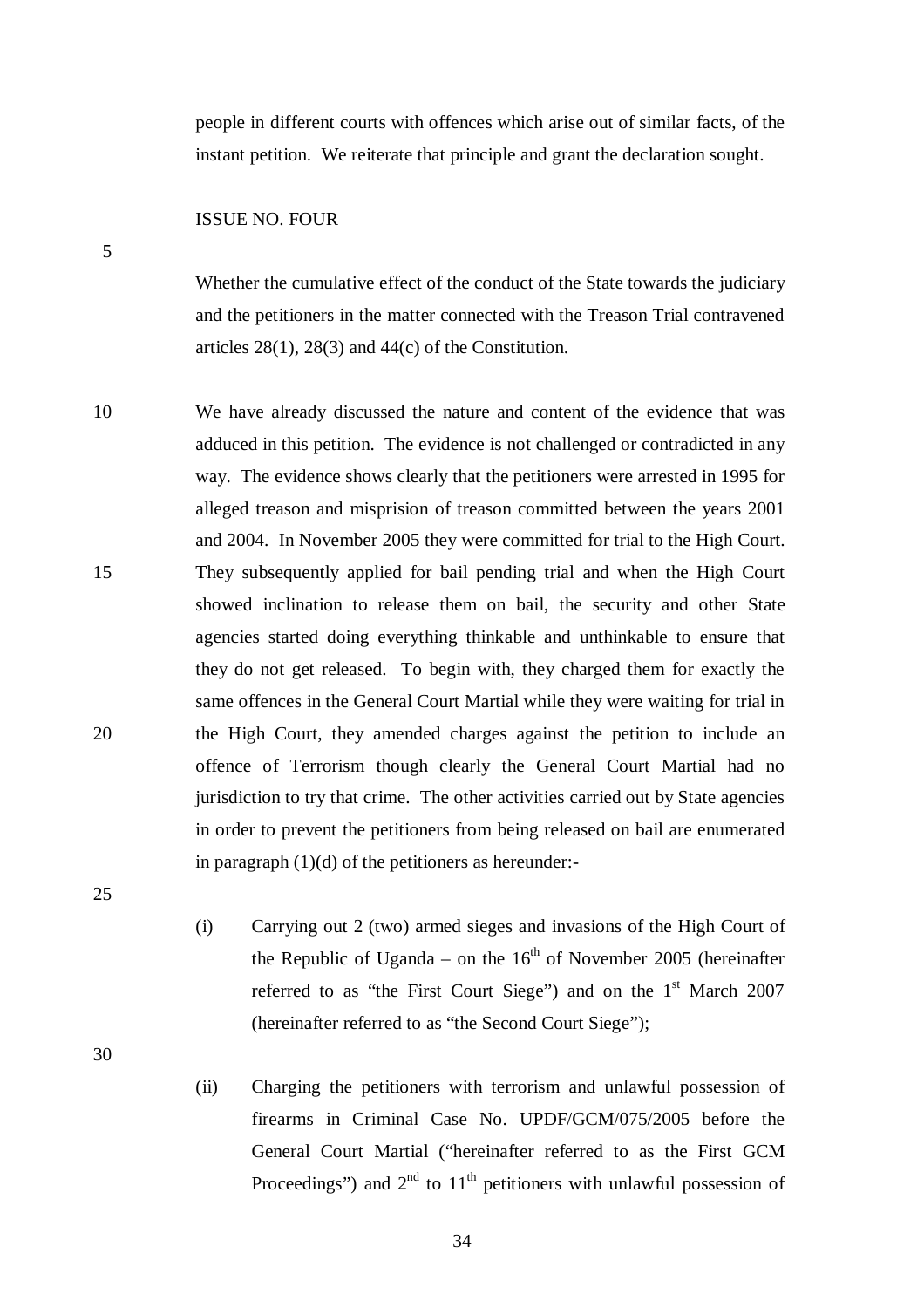firearms in Criminal Case No.UPDF/GCM/065/06 in the General Court Martial (hereinafter referred to as "the Second GCM Proceedings");

5 (iii) Detaining the Bailed Petitioners in Luzira Maximum Security Prison and continuing the First GCM Proceedings between the  $31<sup>st</sup>$  January 2006 and the  $12<sup>th</sup>$  January 2007 in disregard of declaration of this Honourable Court in **Constitutional Petition No. 18 0f 2005 The Uganda Law Society v The Attorney General;**

10

15

- (iv) Detaining the Bailed Petitioner in Luzira Maximum Security Prison between  $12<sup>th</sup>$  January 2007 in disregard of the declaration and order of this Honourable Court in **Constitutional Petition No.12 of 2006 Kizza Besigye and 22 Others;**
- (v) Disobeying production warrants in respect of the Bailed Petitioners issued by this Honourable Court on the  $11<sup>th</sup>$  January 2007 and issued by the High Court on the  $15<sup>th</sup>$  and  $17<sup>th</sup>$  days of January 2007 and ignoring summons to the Commissioner for Prisons issued by the High 20 Court on the 16<sup>th</sup> January 2007;
	- (vi) Through high ranking State officials, issuing statements that presuppose that the petitioners are guilty of grave offences;

25

- (vii) Through high ranking State officials, issuing statements that are unfairly critical of the Judiciary and individual members thereof; and
- 

(viii) Charging the  $2<sup>nd</sup>$ ,  $3<sup>rd</sup>$  and  $4<sup>th</sup>$  petitioners with the murder of one John  $30$  Byarugaba in Imaramagambo Forest on the  $17<sup>th</sup>$  July 2002 before a Magistrate Grade 1 in Bushenyi Criminal Case No.0028/2007 (hereinafter referred to as "the Bushenyi Murder Charges") and the  $5<sup>th</sup>$ .  $6<sup>th</sup>$ ,  $7<sup>th</sup>$ ,  $8<sup>th</sup>$ ,  $9<sup>th</sup>$ ,  $10<sup>th</sup>$  and  $11<sup>th</sup>$  petitioners with the murder of one Lt. Mawa at Alube in Koboko on the  $21<sup>st</sup>$  of July 2003 before a Magistrate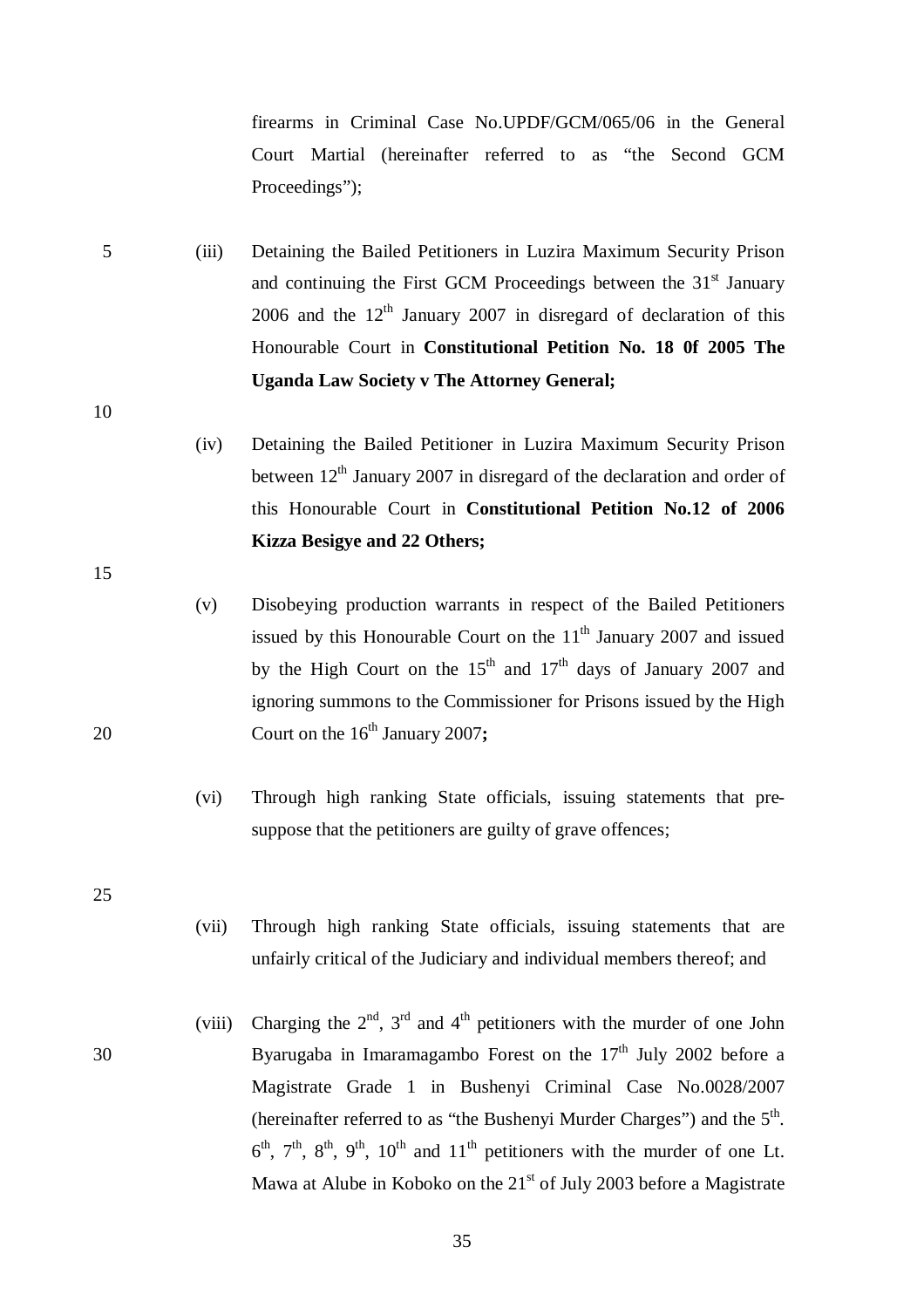Grade 1 in Arua Criminal Case No.0032/2007 (hereinafter referred to as "the Arua Murder Charges"), which charges relate to acts allegedly done in furtherance of the alleged plot to overthrow the Government by force of arms which constitutes the charge of treason in the Treason 5 Trial."

The climax of these activities was the rape of the Temple that took place at the High Court building on the  $16<sup>th</sup>$  March 2007. The brutal siege of the High Court building shocked the entire nation. It was unprecedented. It violated all 10 the cardinal principles of constitutionalism enshrined in the 1995 Constitution such as"-

- (a) Naked denial of a fair trial,
- (b) Presumption of Innocence,

15 (c) Separation of Powers,

(d) The Independence of the Judiciary e.t.c.

In fact it almost tore the 1995 Constitution into shreds. The judiciary protested vehemently. The legal profession joined the judiciary in protesting 20 the discretion of the Temple of Justice. Numerous legislator, the press, Civil Society and academia expressed in one way or the other their shock and disgusted over the Siege of the High Court which was in fact the second such a Siege in only two years. The issue raised by these events is whether the petitioners will ever be able to receive a fair trial on the charges which are still 25 pending in the Magistrates Courts and the High Courts of this country? Can any trial resulting from tainted proceedings as has been described in this petition be fair within the meaning of article 28 and 44(c) of the Constitution? The petitioners believe that the events of  $1<sup>st</sup>$  March 2007 which included the shedding of blood in the premises of the High Court, brutal assaults on 30 prisoners who had been released on bail, violent arrest and manhandling prisoners as they were thrown on lorries as if they were sacks of potatoes, unlawful confinement of the Deputy Chief Justice, the Principal Judge and other frightened Judges and Registrars who were confined and besieged for over six hours in the High Court buildings and the unrepentant attitude of the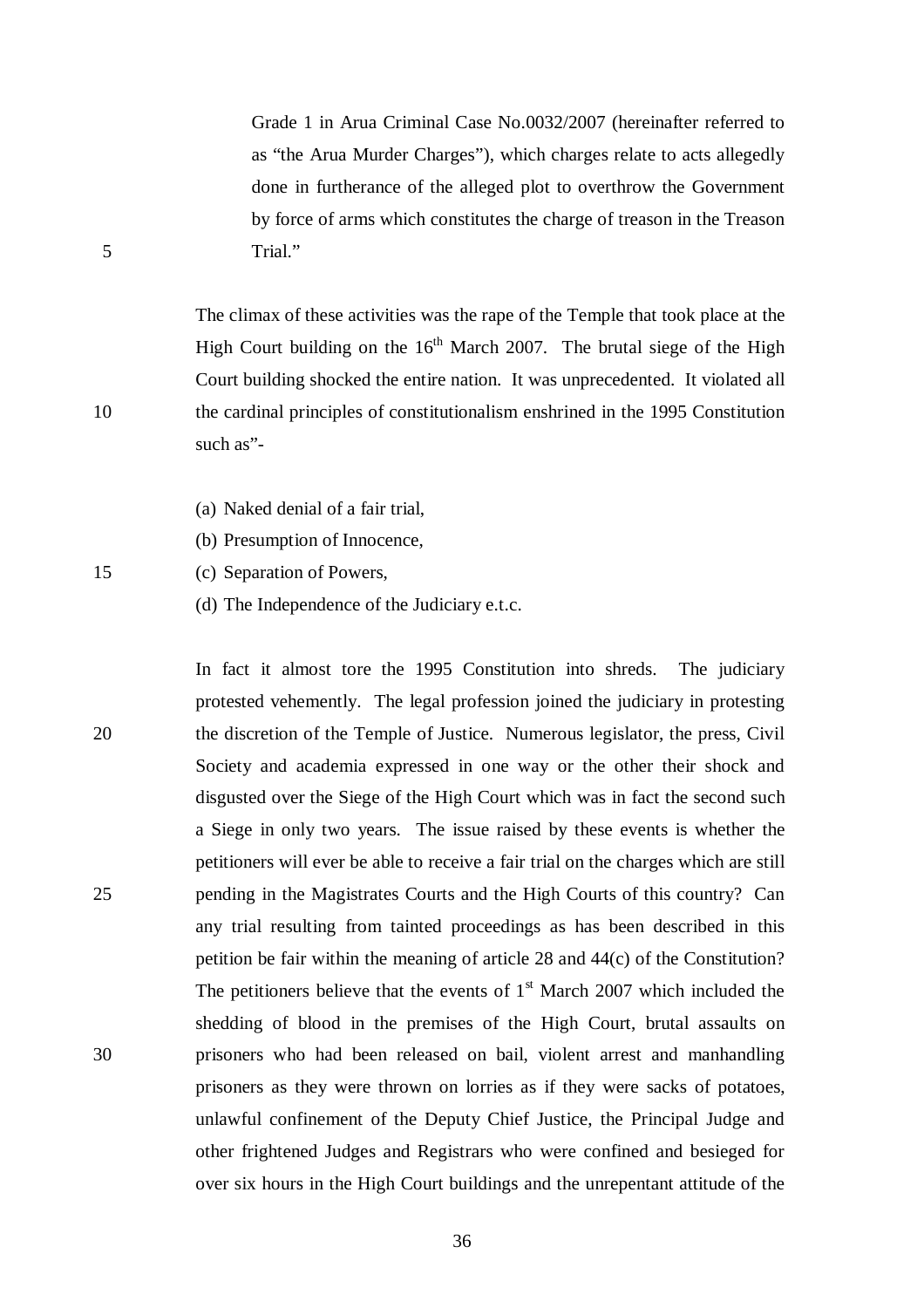Executive Arm of this Republic, all point in one direction that they will never receive a fair trial from the legal system of this country for the offences now pending against them.

5 We have anxiously examined the evidence from which petitioners draw this conclusion. We have painfully arrived at a similar conclusion that no trial arising from proceedings bearing a history like the one described in this petition can ever be said to be fair within the meaning of articles 28 and 44 of the Constitution of Uganda of 1995. We fortified in this belief by the decision 10 of the Supreme Court of Uganda in **Attorney General vs Uganda Law Society** (supra) in which that court held that the siege of the High Court of Uganda on  $16<sup>th</sup>$  November 2005 in which the same petitioners were arrested after being granted bail contravened article 28 and other articles of the Constitution.

15

#### **[6] DECLARATIONS:**

The declarations sought in this petition are stated in paragraph 2 of the petition [Please see the petition produced verbatim at the beginning of this judgment.] 20 The petitioners have proved their case with mathematical accuracy. They are seeking for four declarations all stated in paragraph  $2(i)$ ,  $(ii)$ ,  $(iii)$ ,  $(iv)$  of the petition. The declarations sought logically follow from the findings of fact and law during the determination of issues considered above. We do hereby grant all the declarations sought in the petition.

25

### **[7] ORDERS:**

The petitioners also sought for two orders stated in paragraph  $2(v)$  and  $(vi)$  of the petition (supra). The first order sought is for a stay of all criminal 30 proceedings in all the courts (High Court at Kampala, General Court Martial and the Chief Magistrates' Courts of Arua and Bushenyi) and a direction to each of the said courts to discharge the petitioners. We have found that what the security and other State agencies did at the premises of and Headquarters of the third organ of State (Judiciary) was an outrageous affront to the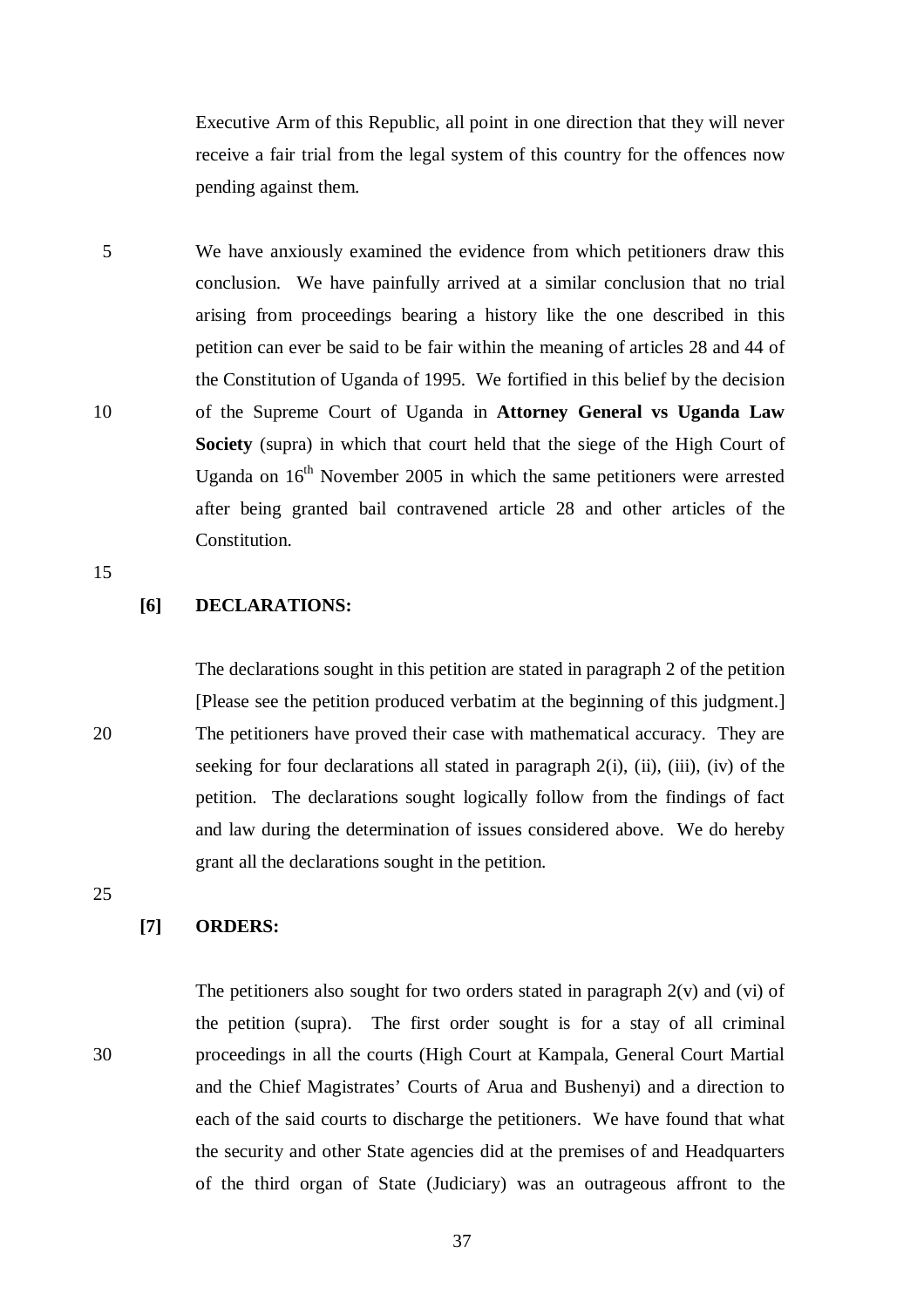Constitution, constitutionalism and the Rule of Law in Uganda. We have also found that all other activities that the State has engaged in order to prevent the courts from granting bail to the petition and the petitioners from benefiting their constitutional rights to bail violated their constitutional rights to:-

- (a) be tried in an Independent and Impartial tribunal Article 28(1) of the Constitution.
- (b) be presumed innocent till proved guilty or until they plead guilty Article 28(3)(a) of the Constitution.
- 10 (c) bail article  $23(6)(a)$  of the Constitution.
	- (d) protected from torture or cruel, inhuman or degrading treatment or punishment. – Articles 24 and 44(a) of the Constitution.
	- (e) a fair hearing Articles 28 and 44(c) of the Constitution.
- 15 This court cannot suction any continued prosecution of the petitioners where during the proceedings, the human rights of the petitioners has been violated to the extent described above. No matter how strong the evidence against them may be, no fair trial can be achieved and any subsequent trials would be a waste of time and an abuse of court process. There is dicta and holdings 20 from cases in the Republic of Kenya and the United Kingdom which provide persuasive guidance to this court this court in determining whether it has power to issue such an order and when such an order may be issued. In the case of **Albanus Mwasia Mutua vs Republic (Kenya) Criminal Appeal No.120 of 2004** the Court of Appeal of Kenya held:-

**"At the end of the day, it is the duty of the courts to enforce the provisions of the Constitution, otherwise there would be no reason for having those provisions in the first place. The jurisprudence which emerges from the cases we have cited in the judgment**  30 **appears to be that an unexplained violation of a constitutional right will normally result in an acquittal irrespective of the nature and strength of evidence which may be adduced in support of the charge."**

5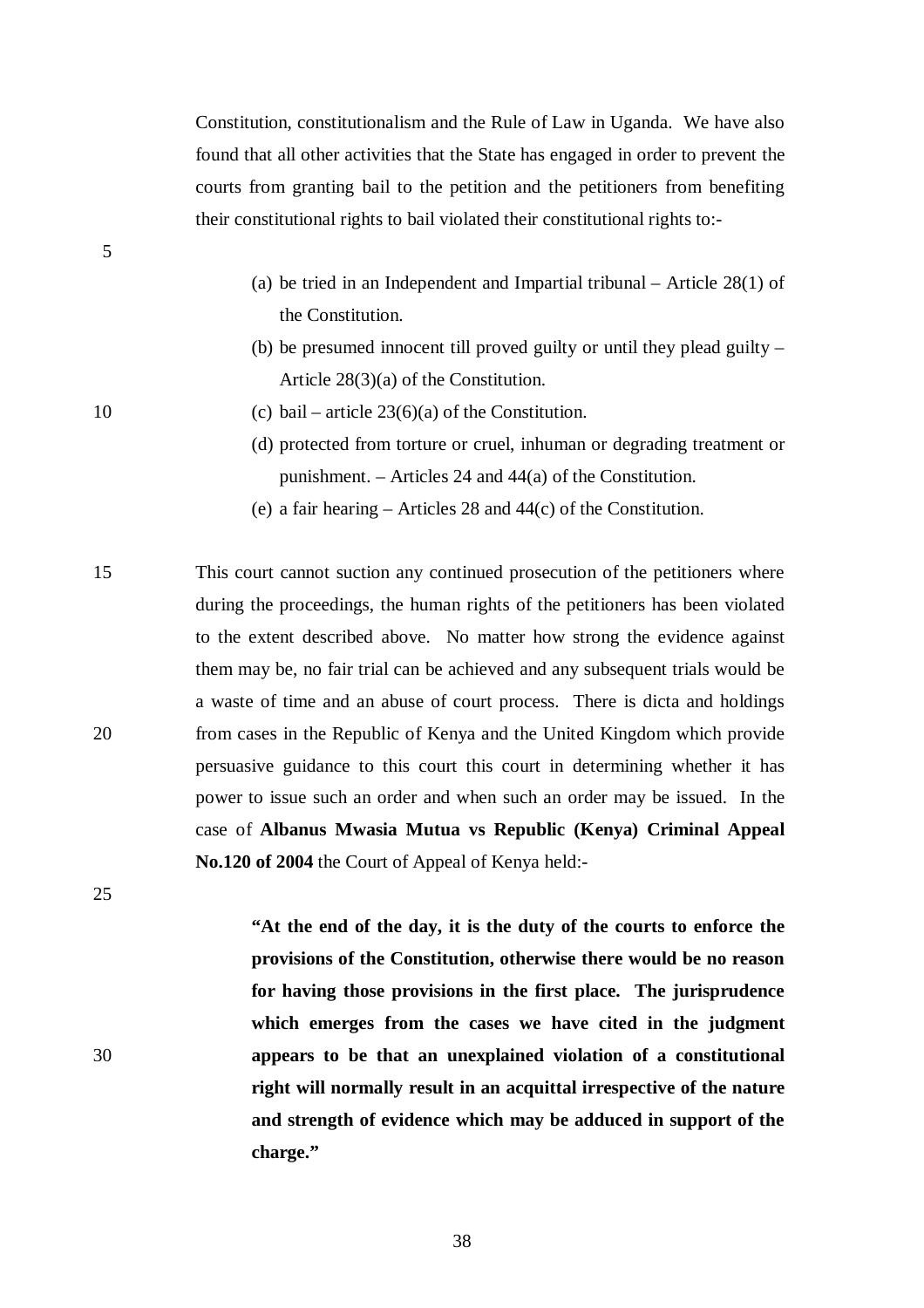In **Republic vs Amos Karuga Karatu (Kenya) High Court Cr. Case No.12 of 2006** the court per Makhandia, J categorically sated:

**"The time is near for the judiciary to rise to the occasion and**  5 **reclaim its mantle by scrupulously applying the law that seeks to secure, enhance and protect the fundamental rights and freedoms of an accused person. A prosecution mounted in breach of the law is a violation of the rights of the accused and is therefore a nullity. It matters not the nature of the violation. …it matters not the**  10 **evidence available against him is overwhelming. As long as [there is a violation of the rights of the accused person] the prosecution remains a nullity."**

This call is very relevant to courts in Uganda because in the process of 15 producing and presetting suspects in our courts, the police and the prosecution do violate numerous constitutional rights of accused persons, yet even where such violations are brought to the notice of the courts, the prosecutions go a head as if nothing has gone a miss. We think it is high time the judiciary reclaimed its mantle and apply the law to protect fundamental rights and 20 freedoms our people as the Constitution requires.

> The British authorities on this matter are also extremely instructive. In **Lord Griffiths in R vs Horseferry Road Magistrates Ex parte Bennet [1994] 1 A.C. 42** the House of Lords stated:

**"……………the Judiciary accept a responsibility for the maintenance of the rule of law that embraces a willingness to oversee executive action and to refuse to countenance behaviour that threatens either basic human rights or the rule of law. …** 30 **[Authorities in the field of administrative law contend] that it is the function of the High Court to ensure that the executive action is exercised responsibly and as Parliament intended. So also it should be in the field of criminal law and if it comes to the attention of the court that there has been a serious abuse of power** 

39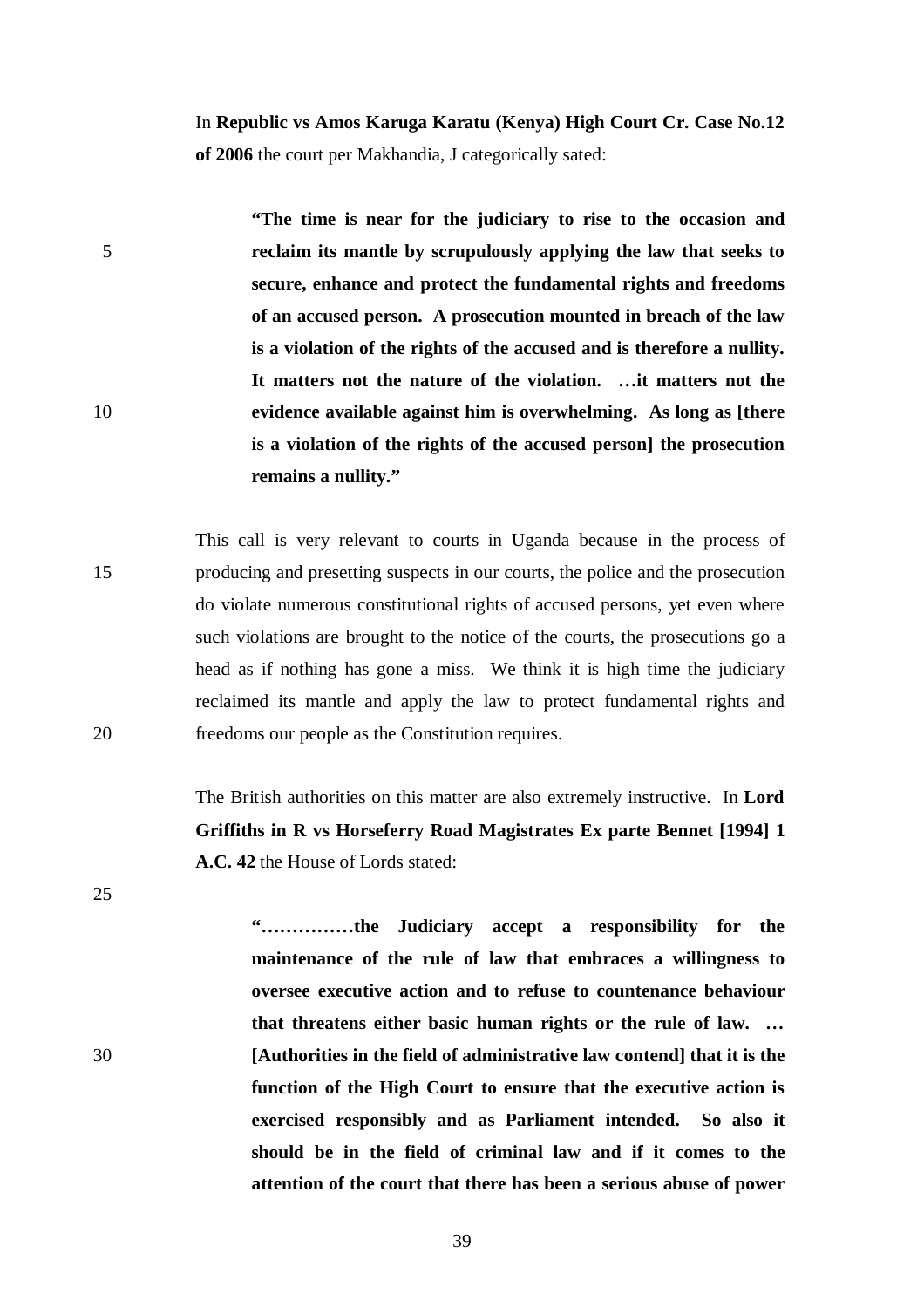**it should, in my view, express its disapproval by refusing to act upon it. … The Courts, of course, have no power to apply direct discipline to the police or the prosecuting authorities, but they can refuse to allow them to take advantage of abuse of power by**  5 **regarding their behaviour as an abuse of process and thus preventing a prosecution."**

In case the House of Lords held that:-

**"……………the court, in order to protect its own process from being degraded and misused, must have the power to stay**  15 **proceedings which have come before it and have only been made possible by acts which offend the court's conscience as being contrary to the rule of law. Those acts by providing a morally unacceptable foundation for the exercise of the jurisdiction over the suspect taint the proposed trial and, if tolerated, will mean that**  20 **the Court's process has been abused."**

These authorities are not binding on Uganda courts but they are highly persuasive. The situation their Lordships were dealing with in Kenya and in Britain is very to the situation we are dealing with in this petition. We cannot 25 stand by and watch prosecutions mounted and conducted in the midst of such flaglant, egregious and malafide violations of the Constitution and must act to protect the constitutional rights of the petitioners in particular and the citizens of Uganda in general as well as the Rule of Law in Uganda by ordering all the tainted proceedings against the petitioners to stop forthwith and directing the 30 respective courts to discharge the petitioners.

> The proceedings in the First and Second General Court Martial were declared null and void by the Supreme Court. The proceedings of the Treason Trial, the Arua and Bushenyi Murder Charges are equally null and void.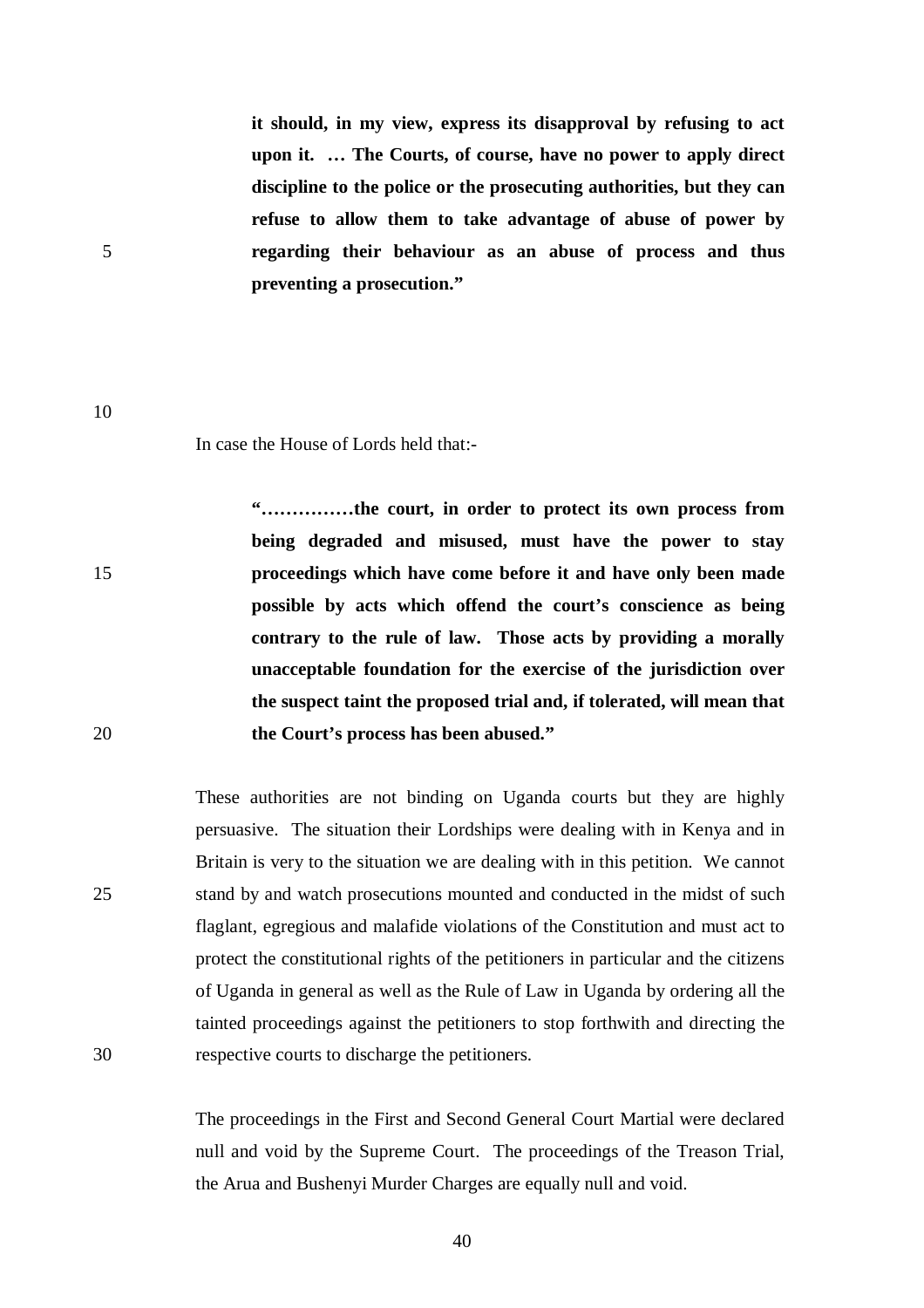The last order sought in this petition is contained in paragraph  $2(vi)$  of the petitions. It seeks for an order permanently prohibiting the State from using the process of any court, military or civilian so as to initiate and prosecute the 5 petitioners in connection of the alleged plot to overthrow the Government of Uganda by force of arms between December 2001 and December 2004. This order will be granted because of the reasons we have given above and on the strength of the authorities cited from Commonwealth jurisdictions in Kenya and United Kingdom.

10

By a unanimous decision of this court, the petition succeeds. Each party will bear its own costs.

Dated at Kampala this …**12th** ...day of …**October**…..2010.

15

…………………………………………..

20 Hon. Justice A.E.N. Mpagi-Bahigeine **JUSITCE OF APPEAL.**

25

………………………………………………………

Hon. Justice S.G. Engwau **JUSTICE OF APPEAL.**

30

…………………………………….

Hon. Justice A. Twinomujuni